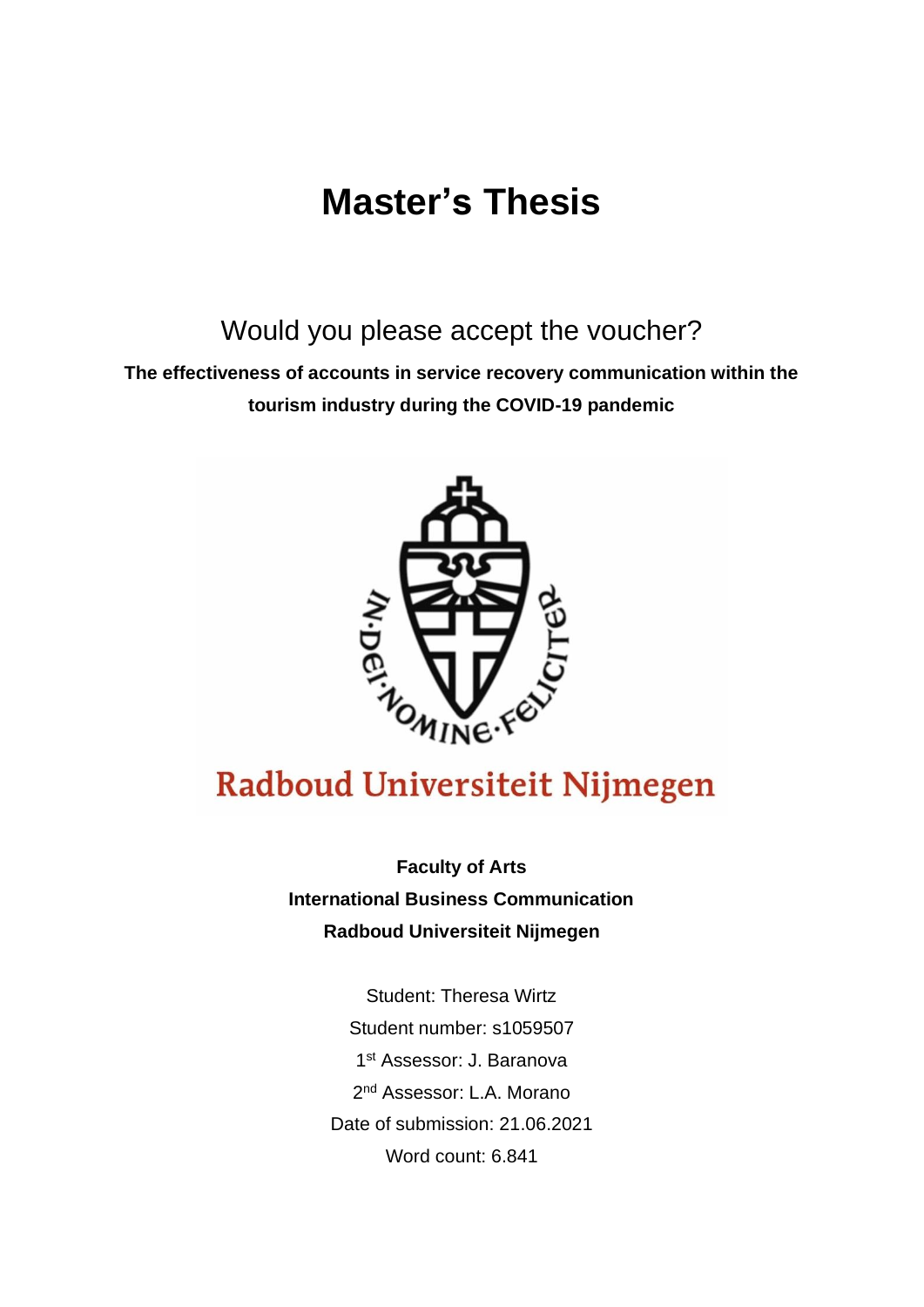#### **Abstract**

When a service failure happens, companies need a suitable service recovery strategy to return to a state of customer satisfaction. One possible service recovery action is providing an account for the untoward event. By giving accounts speakers can provide more information, explain their actions, support their claims, and persuade others. Currently, the tourism industry is in crisis because of the Covid-19 pandemic. The unavoidable cancellation of tours can be considered a service failure. To survive the pandemic successfully, companies within the tourism industry offered vouchers as compensation for customer's lost travel expenses so that they could keep the paid money by the customer in their account. Companies aim at persuading customers to accept the voucher solution as compensation while trying to maintain a favorable customer attitude towards the company and keeping the customer satisfied during the service recovery process. An experiment with a between subject design was conducted. The 207 German participants had to answer an online questionnaire to test the effectiveness of accounts in customer service communication within the tourism industry during the Covid-19 pandemic. They had to read a fictional email, in which a travel agency is cancelling a planned tour and a voucher is offered. Types of accounts were manipulated in this hypothetical scenario to explain the voucher solution. Each participant was randomly assigned to one of the account conditions: justification, excuse, or no account. It was found that there was no significant effect of accounts on the dependent variables. This could be because the costs of a vacation were too high for accounts to be effective. It is concluded that the effectiveness of accounts is limited and is depending on the type of product and crisis. In the present situation, companies cannot solely rely on using accounts in email customer service communication.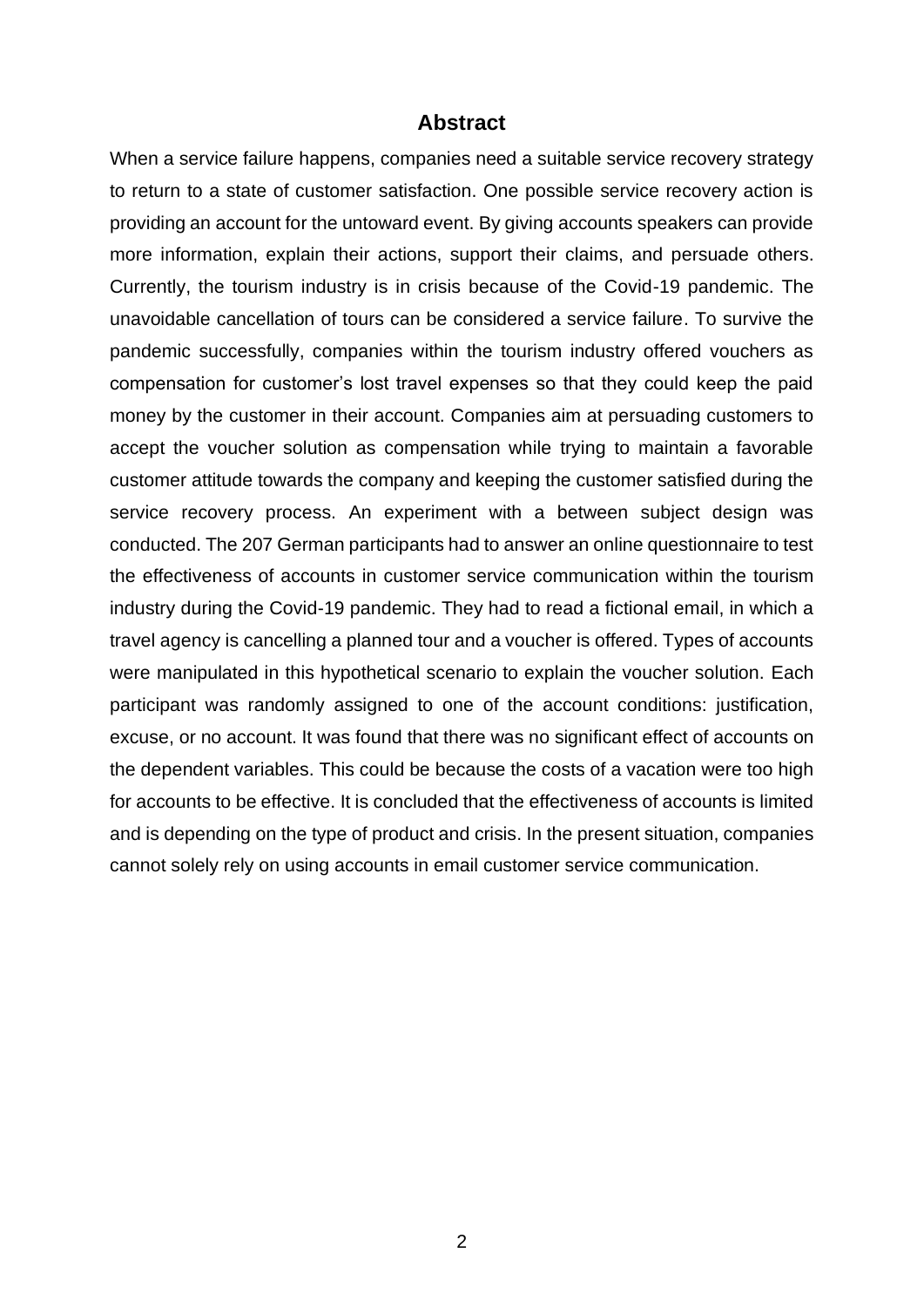#### **Introduction**

Before the year 2020 the tourism industry was growing for years. 2019 was the 10th year in a row of sustained growth (World Tourism Organization, 2021). The tourism industry has become one of the biggest and fastest-growing economic sectors worldwide. Because of the COVID-19 pandemic, 2020 was the worst year in the history of tourism for all regions in the world. The number of international arrivals declined by 1 billion ("2020: Worst Year in Tourism History", 2021).

Travel warnings and regulations led to many cancelled vacations. Therefore, tourism agencies had to communicate with their customers about how they would like to proceed. Many tourism agencies tried to convince customers to accept a voucher solution, where the customers would get a voucher for the amount of their previous payment (Dignös, 2020). Voucher solutions are beneficial for companies, because payments for upcoming tours would stay in the company's account. The customer is legally entitled to get a refund for lost travel expenses if a tour is canceled due to the pandemic. Thus, if a customer does not accept the voucher, the company has to refund the customer (Dignös, 2020). Customer service communication is especially important for tourism agencies during the COVID-19 pandemic in order to increase the chance of customers accepting the voucher solution.

### **Theoretical Framework**

The cancellation of tours due to the pandemic can be considered to be a service failure. A service failure happens when the provided product or service does not meet the customer's expectations (Sparks & Fredline, 2007). The company's response to a service failure can have a major effect on the customer's consumer behavior after the service recovery. Customers are likely to be even more dissatisfied by the company's failure to properly manage the service failure than by the service failure itself (Berry & Parasuraman, 2004). This is important since attitudes towards the company are predictors for customer behavior like purchase intentions in the future (Mitchell & Olson, 1981) or the intention to recommend the company to others (Webster & Sundaram, 1998). Therefore, companies should have the goal of keeping their customer's attitudes favorable, especially during service failure situations. If a company is exposed to a service failure, it is in the company's interest to protect its reputation as a producer of high-quality products and to keep the complaining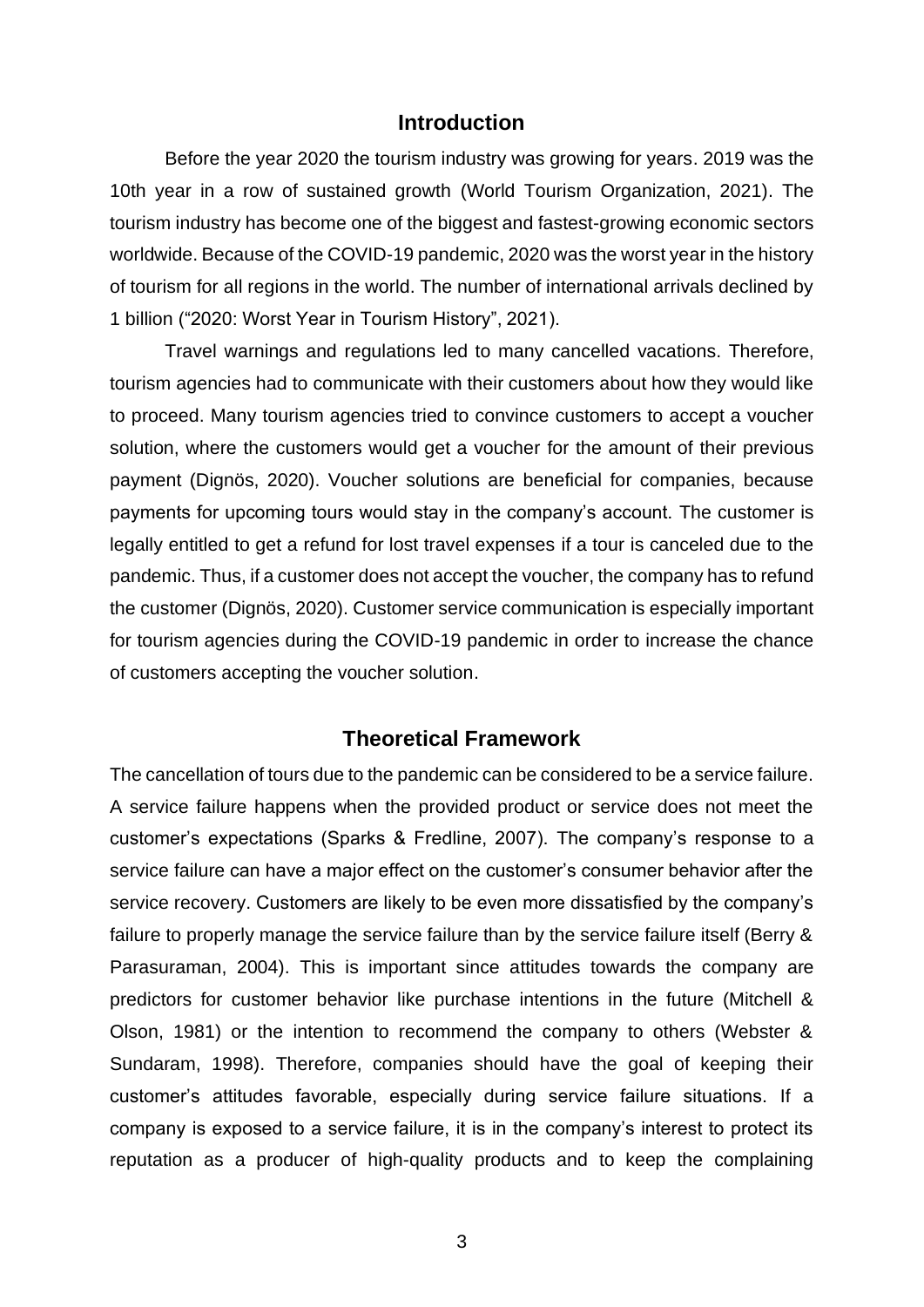customer as a buyer of its products and services in the future (Conlon & Murray, 1996). To recover from service failure, companies need a suitable service recovery strategy.

A service recovery describes the process of handling a service failure. There are different service recovery actions that can be applied. For example, providing an apology would show courtesy, concern and empathy (Lee, Singh & Chan, 2011) or the product or service could be replaced (McColl-Kennedy & Sparks, 2003). For example, an incorrect delivery from an online shop can be replaced with the correct order. The company could acknowledge their responsibility, provide supervisor intervention, show care and/or give an explanation (McColl-Kennedy & Sparks, 2003). Another service recovery action is a compensation that is offered to resolve the service failure. It can involve discounts, coupons, free merchandise, giveaways, refunds, upgrades or similar (Lee, Singh & Chan, 2011).

The implementation of service recovery actions is supposed to improve customer satisfaction during service recovery and customer evaluations of the company (Fu, Wu, Huang, Song & Gong, 2015). In previous research it was demonstrated that there is a positive relationship between the service recovery actions of offering an apology and different kind of compensations and the customer's satisfaction with the service recovery. That result indicates that if apologies and compensations are involved in the service recovery process, the service recovery satisfaction is influenced positively (Webster & Sundaram, 1998). In their research Spreng, Harrel and Mackoy (1995) focus on the satisfaction with the claims-personnel handling the service failure by applying service recovery actions. According to their findings the customer's satisfaction with the service recovery has more influence on behavioral intentions, such as purchase intention and positive word of mouth, than the satisfaction with the original product or service before the service failure occurred. Thus, the customer's satisfaction with the service recovery is very important to companies because it has an impact on their future business in the form of purchase intention and positive word of mouth.

A qualitative study in the hospitality and tourism industry showed how customers' emotions can be influenced during a service recovery attempt (McColl-Kennedy & Sparks, 2003). The results demonstrate that after a service failure customers have the desire to understand why something went wrong and why the company provided specific countermeasures. Concluding to the results of the study, customers have the expectation to receive an account. Previous research found that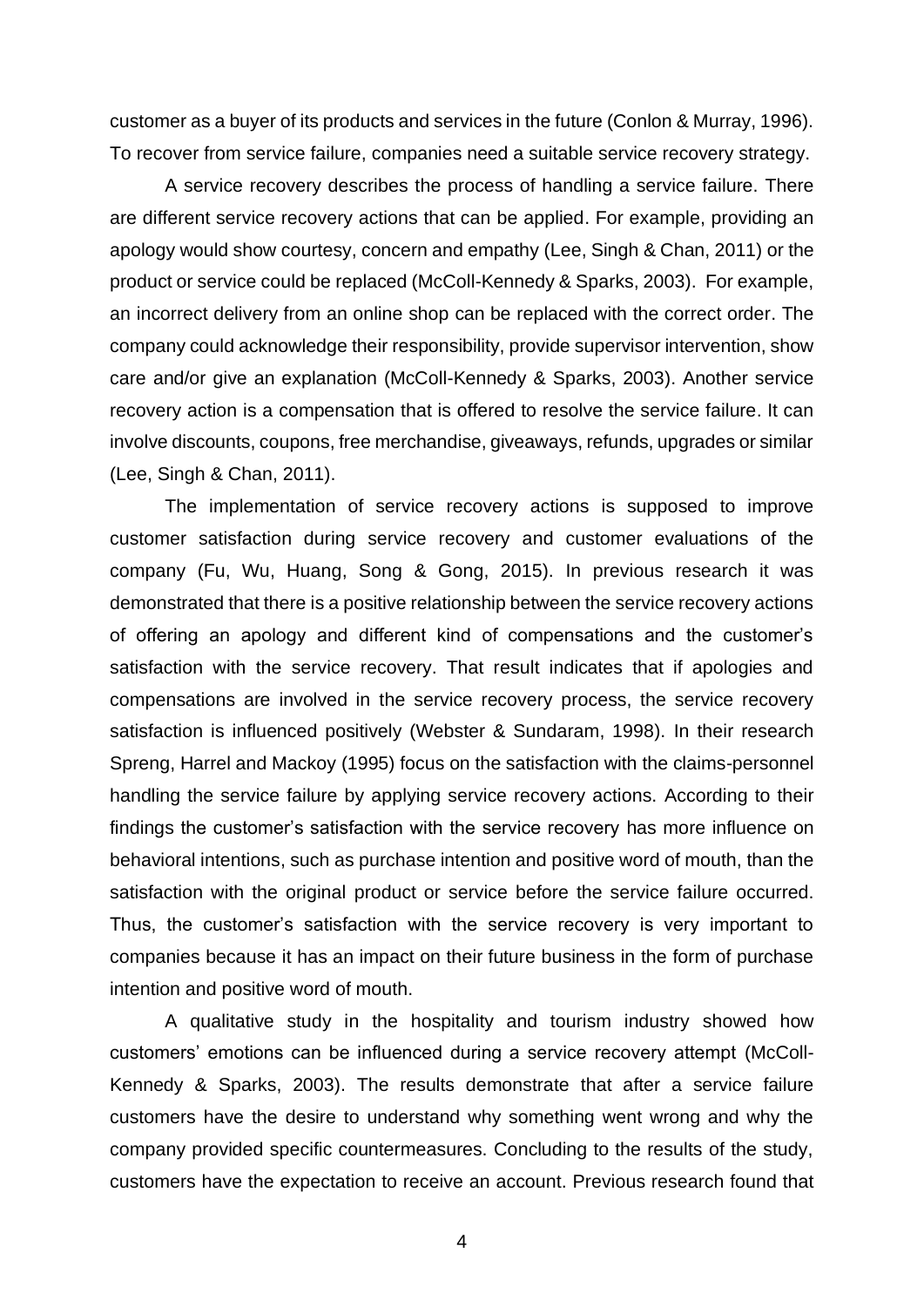companies that provide accounts and acknowledge the problem can positively influence customer satisfaction (Bitner, Booms & Tetreault, 1990). Furthermore, accounts are widely used in casual and institutional interactions. They are often provided in delicate situations, for example, when giving advice in educational settings (Waring, 2007), when making requests in a casual conversation (Baranova & Dingemanse, 2016) or within doctor-patient meetings, when proposing treatment options and clarifying instructions (Parry, 2009). Accounts in request sequences in daily conversations are provided when requests are underspecified, delicate or unexpected in the given interactional context. Providing accounts can help to clarify these requests and present information that would put it into a larger context (Baranova & Dingemanse, 2016). Accounts can be provided for proposals, which are also seen as delicate conversational acts. Proposals include requests, offers, suggestions, invitations (Houtkoop-Steenstra, 1990). Additionally, accounts are used within an institutional context. Accounts in educational contexts can manage resistance towards a teacher's advice (Waring, 2007). Within doctor-patient encounters, practitioners use accounts to make the course of treatment understandable for the patients in an attempt to persuade them in accepting the treatment plan (Parry, 2009). By giving accounts speakers can provide more information, explain their actions, support their claims and persuade others.

Different terms are used to refer to the linguistic phenomenon of providing accounts: e.g., explanations, accounts and reasons. Providing reasons is seen as a general linguistic phenomenon. According to Baranova and Dingemanse (2016, p. 643) "a reason is a rightful answer to a why-question". Thus, a reason is a causal statement provided for any possible action if needed. An explanation describes a statement that proposes a cause, makes plain and warrants (Antaki, 1994). An account can be seen as a subtype of a reason, because accounts are used when the subject matter is more delicate. According to Scott and Lyman (1968, p.46), an account is "a statement made by a social actor to explain unanticipated or untoward behavior". Therefore, in the current study the term account will be used because it better fits the context of service failure which is an untoward event.

According to the Politeness Theory developed by Brown and Levinson (1987), every individual has a *face*, which is the public self-image that every person aims to protect. Within verbal or non-verbal communication, face-threatening acts occur "that by their nature run contrary to the face wants of the addressee and/or of the speaker"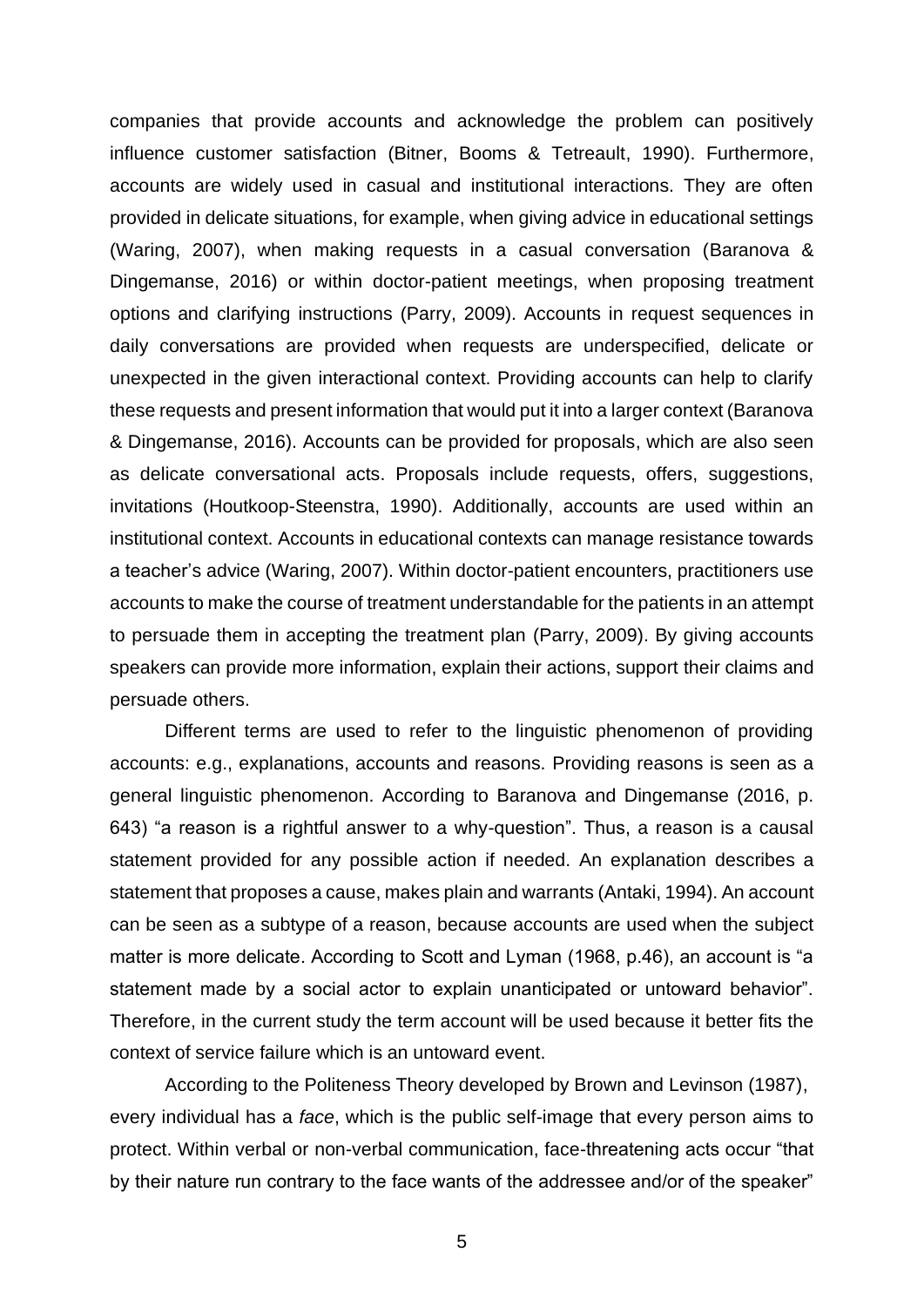(p. 65). Providing accounts when performing a face threatening act – such as an attempt to repair a service failure - is one of the possible politeness strategies. It is face-saving behavior. The theory could be used to predict situations in which accounts can be expected, however it does not make predictions possible about the specific types of accounts that can be encountered in these situations or their effectiveness.

Multiple types of accounts have been identified, where justifications and excuses are considered to be the main types (e.g., Bies, 1987; Scott & Lyman, 1968; Sitkin & Bies, 1993). *Justifications* are accounts that take responsibility for the untoward action but deny that the action has a problematic character (Scott & Lyman, 1968). Bradley and Sparks (2012) developed an example within corporate communication: in a restaurant, customers wait a long time before waiters can seat them. The waiter admits responsibility by saying that the restaurant miscalculated how many guests would come. It is necessary to over-book a restaurant, because not every guest that reserves a table shows up. The restaurant would not be able to stay in business if they would let those table be empty. With that account the waiter legitimized the restaurant's decision to over-book because it serves the higher goal of staying in business. *Excuses* are accounts that recognize untoward actions to be negative but deny responsibility for them and make outside forces such as the environment or human error responsible for it (Scott & Lyman, 1968). Within the setting of the restaurant an excuse would be if the waiter would lay the blame for the long waiting time on an earlier power failure that explains why the restaurant was not able yet to make up for the lost time (Bradley & Sparks, 2012).

Effectiveness of excuses and justifications as recovery actions in service failure has been subject to previous research. For instance, it was found that the type of account had a significant effect on customer evaluations in the context of a service failure in a restaurant, with excuses resulting in higher customer satisfaction levels than justifications (Bradley and Sparks, 2012). Similarly, Shaw, Wild and Colquitt (2003) concluded with a meta-analysis that excuses worked better than justifications. But they also indicated that it is possibly harder to find a suitable justification than it is to find a suitable excuse. Further, Conlon and Murray (1996) performed a field study, in which participants had to write complaint letters concerning dissatisfaction with a product they had purchased to the respective company. In contrast to the previously mentioned findings, it was found that not taking responsibility (excuse) can increase negative customer attitudes about the accountability of the company. A company's response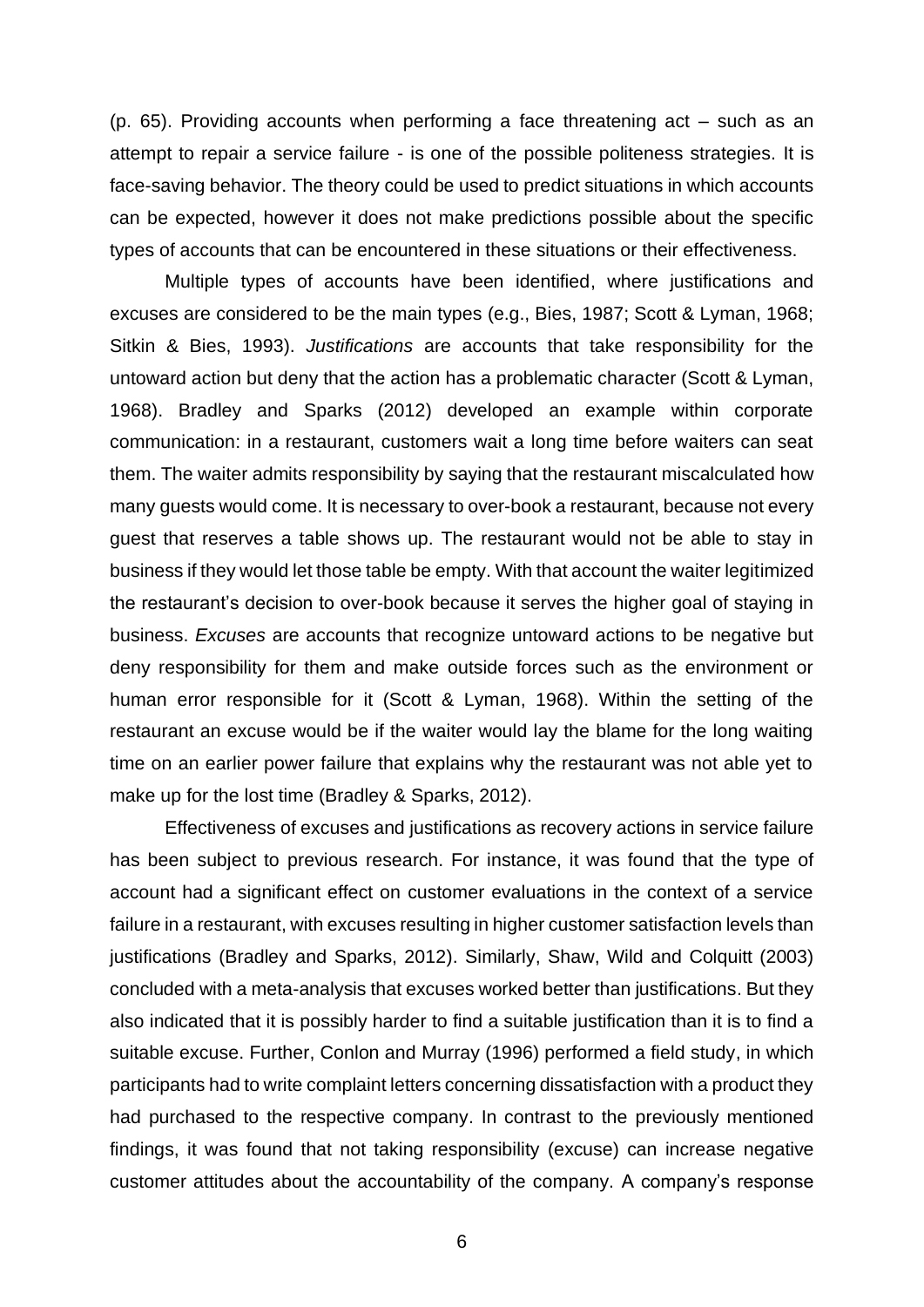that acknowledges the untoward event by providing a justification was perceived more positively. A side finding of the study was that the higher the price of the product was, the less effective were accounts in influencing satisfaction and purchase intention. However, the researchers did not define from which price point on a product was considered to be rather expensive (Conlon and Murray, 1996).

To summarize, there is a gab in literature as it is not clear which account type is more effective: providing justifications or excuses. In addition, most previous studies only focused on comparing different account types with each other without a noaccount condition (e.g., Bradley & Sparks, 2012; Bradley & Sparks, 2009). Shaw, Wild and Colquitt (2003) suggest that researchers in the future should compare account conditions to no-account conditions to get a better picture of the situation, because an account of lower quality might be worse than no account.

It is possible that the nature of the service failure is an important factor determining effectiveness of these account types. A service failure can be rather small, having little consequences for the customers or big, with consequences that have more impact on the customer. The current study will therefore investigate the effectiveness of excuses and justification in a well-defined context, where the service failure can be considered as big – company's failure not only to provide services, but also its inability to provide monetary refund to the customer. This is the problem that the tourism branch is facing right now: inability to organize travels for their customers due to the travel restrictions, while at the same time not being able to provide a refund to all their customers because it will lead to bankruptcy of the company. The practical goal of this study is to persuade customers to accept the voucher solution as compensation for lost travel expenses due to a cancelled tour while trying to maintain a favorable customer attitude towards the company and keeping the customer satisfied during the service recovery process. Therefore, the current study aims at answering the following research question:

*To what extent do different account types (justification, excuse, no account) in customer service communication within the tourism industry during the Covid-19 pandemic influence the attitude towards the company, satisfaction with the voucher solution and the intention to accept the voucher?* 

In the current situation the organization cannot be blamed for the crisis, because a global pandemic is out of their control, but the tourism agency is responsible for how they react to the pandemic. Proposing a voucher solution to their customers is a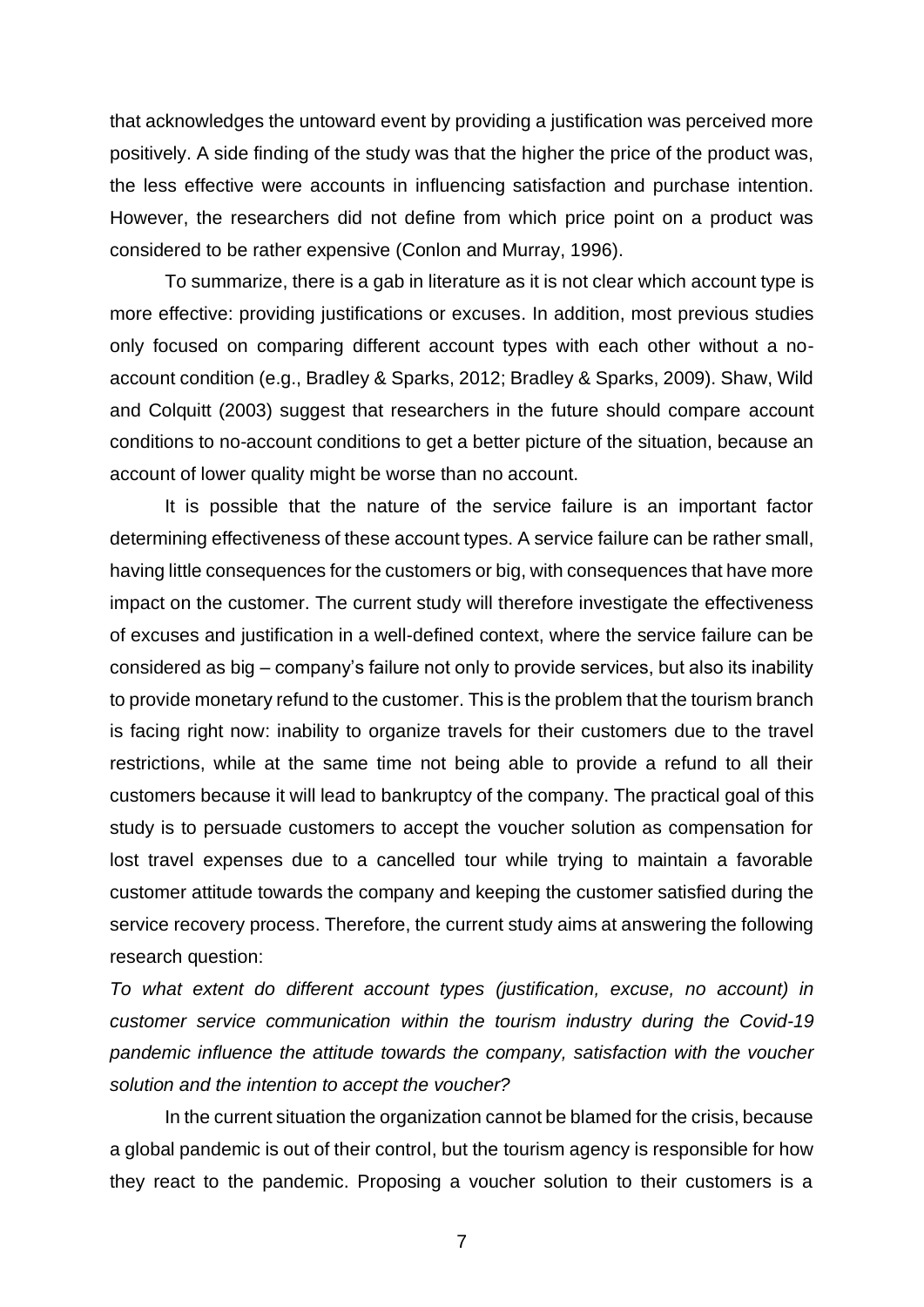strategic decision made by tourism agencies. Therefore, it is important to note that the tourism agency is not using accounts to justify the cancelled tours but is using accounts to justify the offering of a voucher as compensation.

To test the effectiveness of justifications and excuses, the account conditions will be compared with a no-account condition. The no-account condition functions as a control group to investigate whether accounts work as a service recovery action in the current case. In the previously mentioned field study, in companies' reply letters responding to a complaint, all responses that included any type of account were better received by customers than avoiding the matter by not providing an account (Conlon & Murray, 1996). Therefore, both types of accounts are expected to result in more positive customer evaluations than when no account is provided. Hence, the following hypothesis was developed:

*H1: The use of excuses and justifications in customer service communication within the tourism industry during the Covid-19 pandemic leads to a higher attitude towards the company, higher satisfaction with the voucher solution and higher intention to accept the voucher compared to providing no account.* 

It is not expected that both account types work equally effectively. The tourism agency is responsible for the strategic decision to propose a voucher solution as compensation. An account that does not admit responsibility (excuse) for this strategic decision would probably be poorly received by the customers. This assumption is based on the results by Conlon and Murrey (1996) who found that company responses that did not acknowledge the problem (excuses) were perceived negatively by the customers compared to responses that acknowledged the untoward event (justification). Therefore, it is hypothesized that justifications have a more positive influence on the dependent variables than excuses:

*H2: The use of justifications in customer service communication within the tourism industry during the Covid-19 pandemic leads to a higher attitude towards the company, higher satisfaction with the voucher solution and higher intention to accept the voucher compared to providing an excuse.* 

# **Method**

#### **Material**

A fictional email to a customer from a tourism agency cancelling a tour was created to answer the research question. In this email, the participants were informed that their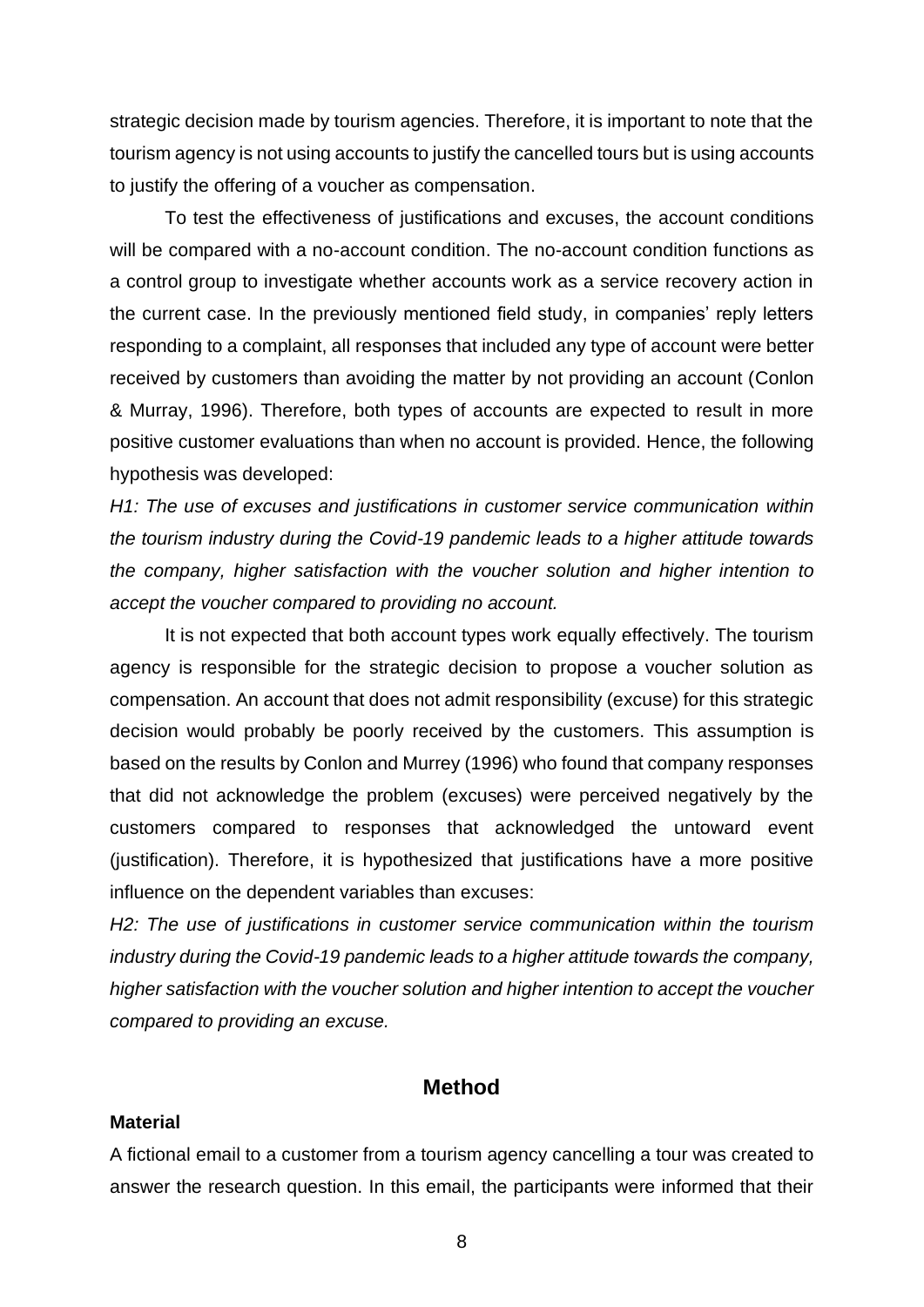tour has been cancelled and the voucher solution as compensation is offered. The voucher is accompanied by an account, which is the manipulated independent variable: justification, excuse or no account. The material was presented to the participants in German, because the target group of the present study were Germans (see participants). Several factors that could influence and in turn falsify the results were eliminated: the travel agency was fictional, because participants' recognition of real travel agencies might affect their attitude towards the company. Making use of a fictional travel agency assured that past experiences with a real travel agency or its reputation did not affect the participant's responses. Similarly, the destination of the tour was not mentioned in the email so that past experiences with that destination did not affect the participant's responses. Additionally, the price of the planned tour was not mentioned in the email, because it should not influence the participant's perception about the monetary value of the tour and in connection therewith the perception of the level of inconvenience of receiving a voucher and not receiving a refund.

The fictional email was preceded by the following instructions: "It is April 2020, you have been in lockdown for a month now. You have booked your vacation with a travel agency for June 2020. You hear a lot of new travel restrictions are applied. You have been concerned if the company will go through with the tour. Now, the travel agency contacts you via email and informs you about the new status of your booked tour. The email and the travel agency are fictional. Please read the email carefully and answer the questions that come afterwards. There are no wrong answers." These instructions described a scenario in which the participants had to put themselves. It described the context in which they would image themselves reading the email. With this instruction participants were informed of what to expect next, which was the email, and what was expected of them to do, which was reading carefully and answering questions. It was added that there were no wrong answers, to let the participants know, that their answers should be based on their own opinion and that it is impossible to make mistakes.

Then the fictional email followed: "Dear Client XY, as you know, the worldwide pandemic caused by the corona virus has disrupted the tourism industry. Therefore, we unfortunately have to let you know that because of new travel regulations your booked tour for June 2020 has been cancelled. We would like to offer you a voucher over the amount of the previously paid down payment as compensation. You can redeem it for future tours with us." The function of this text in the experiment is to make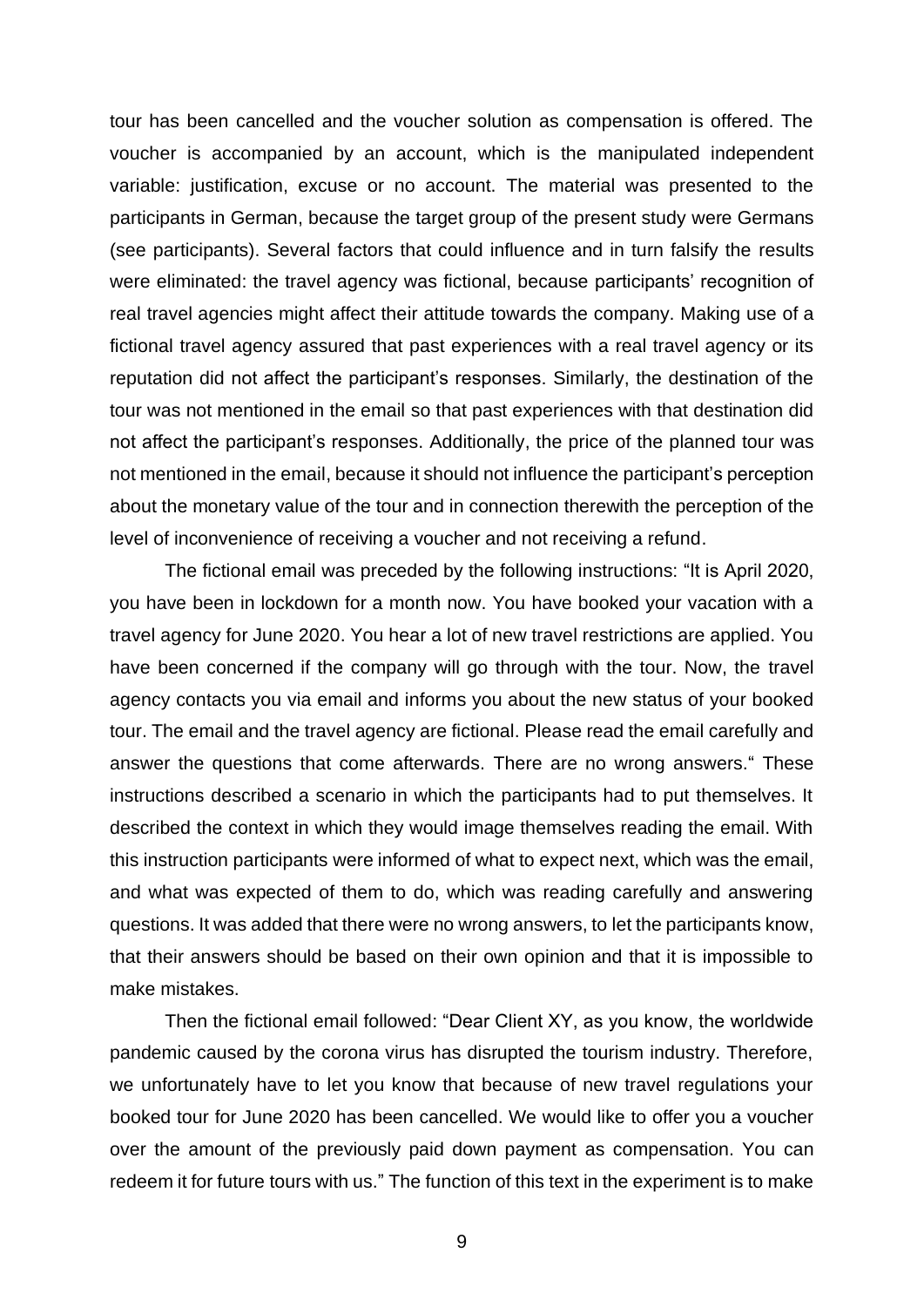the email seem as realistic as possible with a polite introduction to make the whole situation seem to be more realistic. Then, the voucher as compensation was presented accompanied by either a justification, an excuse, or no account.

In the first condition, the voucher solution was provided together with an account of the type justification. Sparks and Fredline (2007) state that with a justification an action can be defended because other alternative actions would threaten the economic survival of a travel company. This is in line with the justification provided in this experimental condition: "Through you accepting the voucher, we as a company have the opportunity to keep your money in our account so that we can keep offering travels in the future." In the second condition, the voucher solution was presented together with an excuse. Scott and Lyman (1968) indicate that excuses make outside forces such as the environment responsible for untoward behavior. This is in line with the present case, in which the excuse makes the pandemic responsible for the offering of the voucher: "Usually, this would not be the solution that we would choose, but the pandemic has not given us any choice." In the third condition, there is no account provided for the voucher solution. In all three conditions the email is closed off in the same manner: "Like this we will survive this pandemic successfully together. We are looking forward to having you as a customer in the future. Kind regards, Topics Travels GmbH". In appendix A, the text of the three emails, visualized within the look of an email software, can be seen in German.

#### **Subjects**

For this study, participants were recruited in Germany. There were no restrictions for the participants concerning their gender or education. They had to be 18 or older. Germans were chosen as participants because out of other European countries Germans are most likely to go on vacation outside of their home country (LaMondia, Snell & Bhat, 2010). In 2019, 55,2 mil Germans went on vacations that were longer than 5 days, in total 71 million vacations. 74% of these vacations were outside of Germany (Sonntag, 2020). So, it can be assumed that German population has been affected by the cancelations related to the Covid-19 pandemic.

In total there were 219 participants that filled out the survey completely. 12 Participants were excluded from the analysis, because they took more than 726 seconds, which equals about 12 minutes, to complete the survey. They were defined as extreme outliers. Some of these outliers took several hours to complete the survey.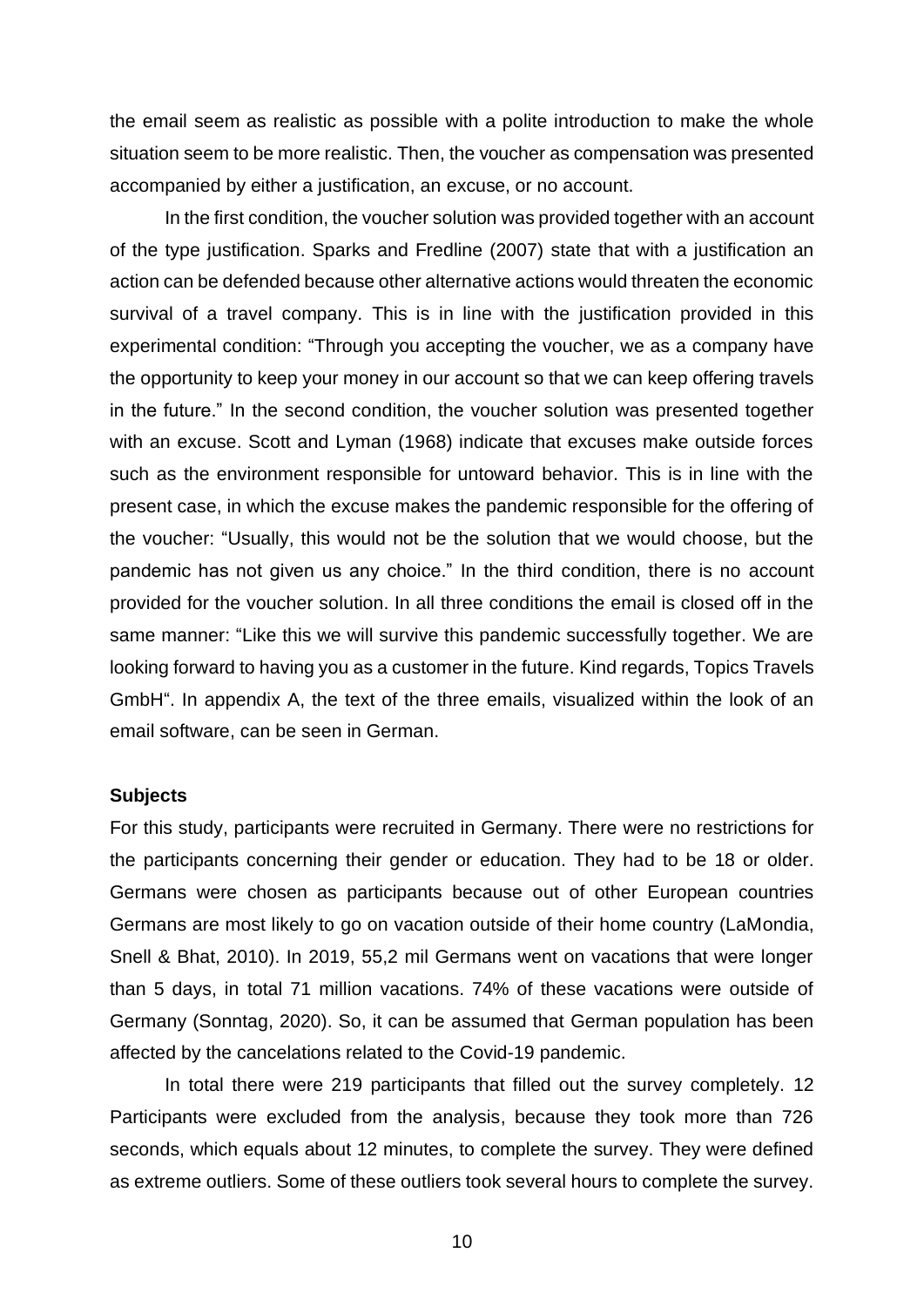It is assumed that they opened the link to the survey and did not start with it right away and kept it open until they found the time to finish it. So, the further research includes a total of 207 participants. The participants were equally distributed over the three conditions with 70 participants in the justification condition, 65 participants in the excuse condition and 72 participants in the no account condition. There were 143 female participants (69,1%) and 64 male participants (30,9%). A Chi-square test showed no significant relation between condition and gender  $(\chi^2)(2) = 0.60$ ,  $p = .740$ ). Participants had a total mean age of 37,82 years (*SD* = 14.27, range 18-79). A oneway analysis of variance showed no significant effect of condition on age (*F* (2, 204) = 1.86,  $p = .165$ ). So, age does not significantly differ between the three conditions.

A Chi-square test showed no significant relation between condition and education ( $\chi$ 2 (12) = 6.78,  $p = .872$ ). Most of the participants (31.9%) indicated that the Abitur, the German high school diploma, was their highest education. Followed by Bachelor graduates (16.9%) and Master graduates (15.5%). Then the participants with Realschulabschluss (12.6%) followed which is a secondary school certificate and the participants with Hauptschulabschluss (1.9%) which is a lower secondary school certificate. Two participants (1%) indicated that their highest education was a PhD. 42 Participants (20.3%) choose another education level. Their individual answers ranged from state examinations that are part of becoming a teacher in Germany, vocational training graduates and the *Diplom* which nowadays is the equivalent of a Master.

74,4% of the participants ( $n = 154$ ) had to change their travel plans due to the pandemic. 25,6% of the participants (*n* = 53) did not have to change their travel plans due to the pandemic. Out of the 154 participants that had to change their travel plans due to the pandemic, 46 (22,2%) accepted a voucher as compensation while 68 (32,9%) did not accept a voucher and 40 (19,3%) had no voucher offered to them.

#### **Research Design**

This study has a between-subjects design. The between-subjects factor is the account type which has three levels: justification, excuse and no account. There are three dependent variables: attitude towards the company, satisfaction with the voucher solution and intention to accept the voucher. The analytical model of the current study can be seen in Figure 1.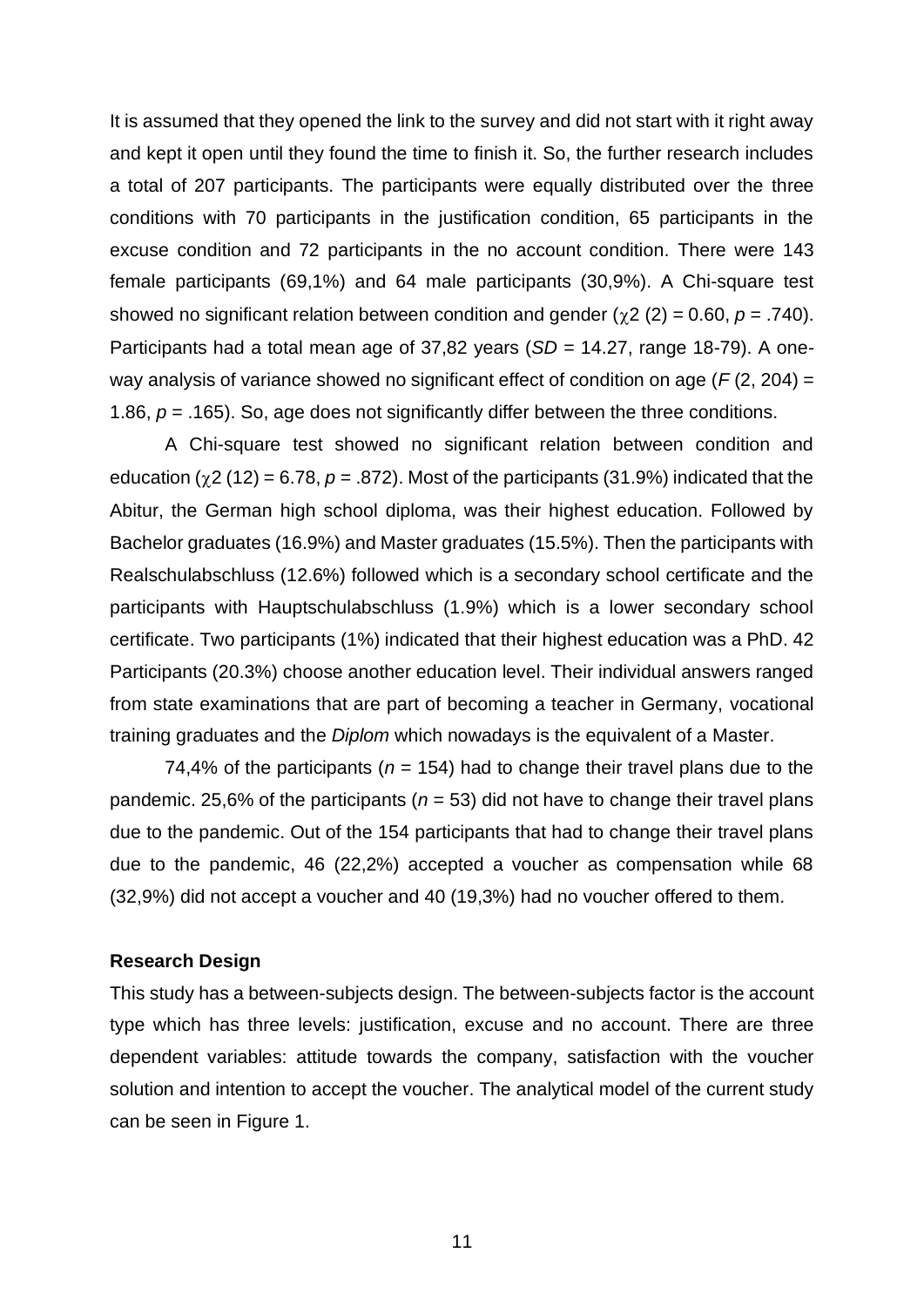#### **Figure 1**

*Analytical Model*



#### **Instrumentation**

The instrument to measure each dependent variable was a questionnaire with several items. Three dependent variables were measured within this study.

First, the satisfaction with the voucher solution was measured with five items developed by Webster and Sundaram (1998). The five items were the following statements: "I am satisfied with the firm's response", "The firm's response greatly exceeds my expectation", "The service quality was very high", "The firm's response left me with pleasant feeling", and "I am disgruntled with firm's response". The scores for the fifth item were mirrored. The participants rated their opinion towards these items on a seven-point Likert scale ranging from 1 (strongly disagree) to 7 (strongly agree). In their original scale Webster and Sundaram (1998) had the additional item "I am happy with the firm's response". Because when translated to German, it has a similar meaning as the first item, it was chosen to remove it from the survey for this study. The reliability of the scale for the satisfaction with the voucher solution was good:  $\alpha = .88$ . Consequently, the mean of all five items was used to calculate the compound variable "satisfaction with the voucher solution", which was used in the further analyses.

Second, the intention to accept the voucher was measured with a one item, seven-point Likert scale ranging from 1 (strongly disagree) to 7 (strongly agree). The item was: "I am willing to accept the offered voucher solution".

Third, the attitude towards the company was tested with a nine-item, sevenpoint semantic differential scale. The items followed the statement "Describe your general attitude towards the travel agency. The travel agency is ...". The first five items, bipolar adjectives, were developed by Spears and Singh (2004): "unappealing – appealing", "bad  $-$  good", "unpleasant  $-$  pleasant", "unfavorable  $-$  favorable" and "unlikable – likable". Four items, bipolar adjectives, were adapted from Hoeken, Hornikx and Hustinx (2019): "untrustworthy – trustworthy", "dishonest – honest",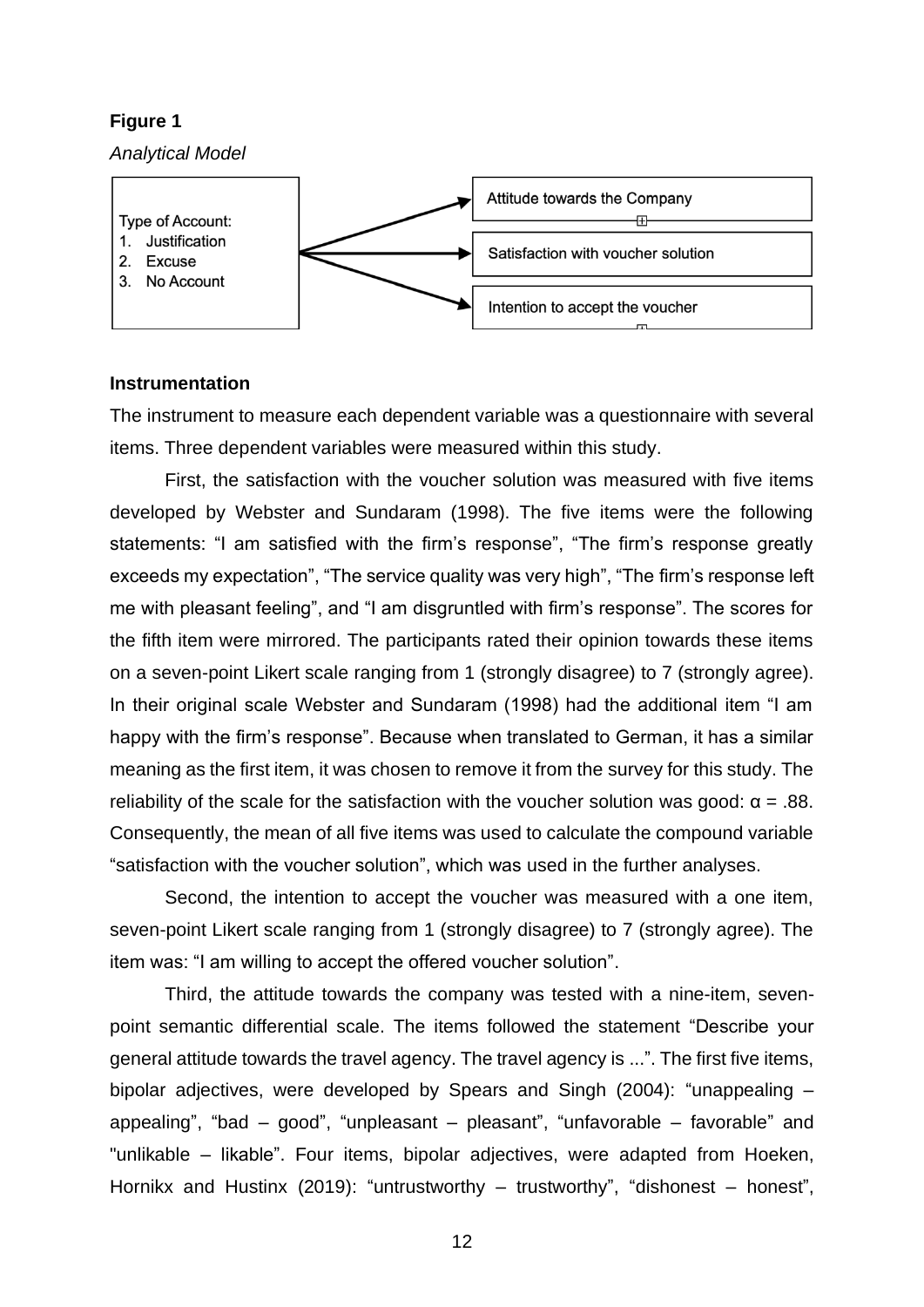"incompetent – competent" and "unwise – wise". The reliability of the scale, including all nine items, for the attitude towards the company was good:  $\alpha$  = .97. Consequently, the mean of all nine items was used to calculate the compound variable "attitude towards the company", which was used in the further analyses.

Additionally, the participants were asked if they themselves had real life experiences with cancelled travel plans due to the pandemic, as a control question, to investigate whether the answers of participants that had to cancel plans differed from the answers of participants that did not have to cancel plans. Participants were presented with the question: "Did you have to change your travel plans last year due to the pandemic?" The possible answers were "yes" and "no". If they chose "yes" the participants were presented with an additional question about whether they accepted a voucher as compensation for their lost travel expenses. They were asked: "Did you accept a voucher solution as compensation?". The possible answers were "yes", "no" and "there was no voucher offered". This variable was called "changed travel plans".

#### **Procedure**

The survey was conducted with the online questionnaire program Qualtrics. The questionnaire was spread by email and social media in the social network of the researcher. The participation was voluntary, and participants were not compensated. In a variant of snowball sampling, participants were asked to recruit friends or people within their personal network. The procedure of the questionnaire was the same for all respondents. Participants were assigned to one of the three conditions (justification, excuse or no account) at random. At the beginning of the survey, the participants were presented with a brief description of the current study. They were informed that their data will be processed anonymously, informed consent was secured. Demographic questions about age, gender and education were asked. One control question about whether their own travel plans have been affected by the pandemic followed. Afterwards they were presented with a hypothetical scenario about a cancelled tour due to the pandemic. The participants were asked to imagine that it is their trip that has been canceled. They were presented with a fictional email from a fictional tourism agency in which was explained why the tour has been cancelled and a voucher solution was proposed. In the first condition the voucher solution was accompanied by a justification and in the second condition the voucher solution was accompanied by an excuse. In the third condition the email did not include an account.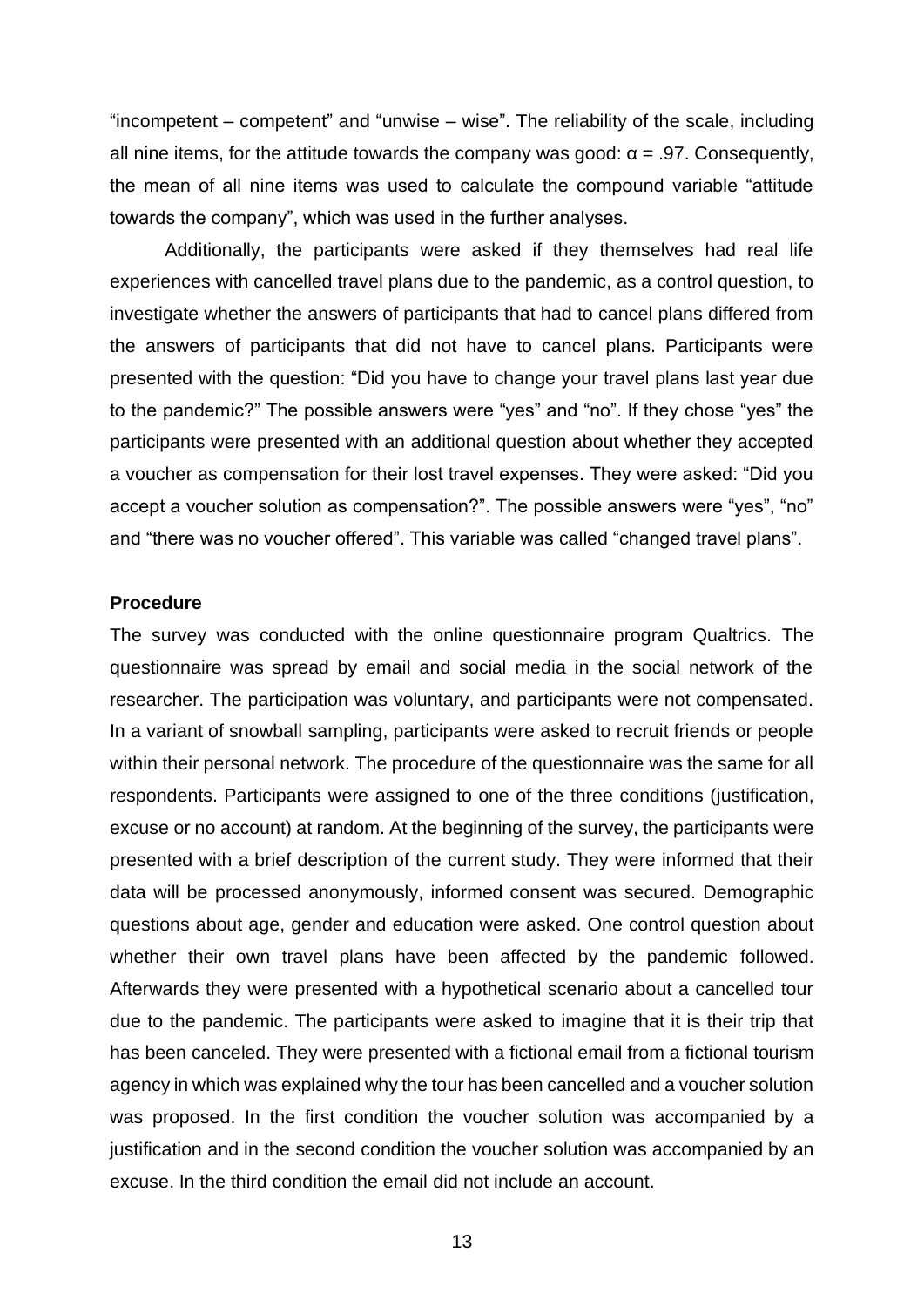Then, the participants were asked to answer several questions about their attitude towards the company, their satisfaction with the voucher solution and their intention to accept the voucher. On average, participants took 246 seconds which equals 4,1 minutes to complete the survey (*SD* = 107.39, range 95-636). At the end, participants were thanked for their participation.

#### **Statistical Treatment**

The data were analyzed with the program IBM SPSS Statistics 25. The main effects were analyzed with a one-way MANOVA to measure the effect of accounts on the attitude towards the company, the satisfaction with the voucher solution and the intention to accept the voucher per condition. Additionally, a two-way MANOVA was conducted to measure if the control variable "changed travel plans" had an effect on the dependent variables.

# **Results**

#### **Effect of account type on the dependent variables**

A one-way multivariate analysis for satisfaction with the voucher solution, attitude towards the company and intention to accept the voucher, with account as factor, found no significant multivariate effect of account  $(F(6, 406) = 1.13, p = .343)$  (see Table 1).

#### **Table 1**

*Means and standard deviations for the factor account on the dependent variables (1 = strongly disagree, 7 = strongly agree)*

| Dependent Variable            | Account       | Mean | <b>SD</b> | n   |
|-------------------------------|---------------|------|-----------|-----|
| Satisfaction with the voucher | Justification | 4.31 | 1.24      | 70  |
| solution                      | <b>Excuse</b> | 4.08 | 1.38      | 65  |
|                               | No Account    | 4.49 | 1.21      | 72  |
|                               | Total         | 4.30 | 1.28      | 207 |
| Intention to accept the       | Justification | 4.34 | 1.80      | 70  |
| voucher                       | <b>Excuse</b> | 4.46 | 1.71      | 65  |
|                               | No Account    | 4.75 | 1.91      | 72  |
|                               | Total         | 4.52 | 1.81      | 207 |
| Attitude towards the company  | Justification | 4.81 | 1.57      | 70  |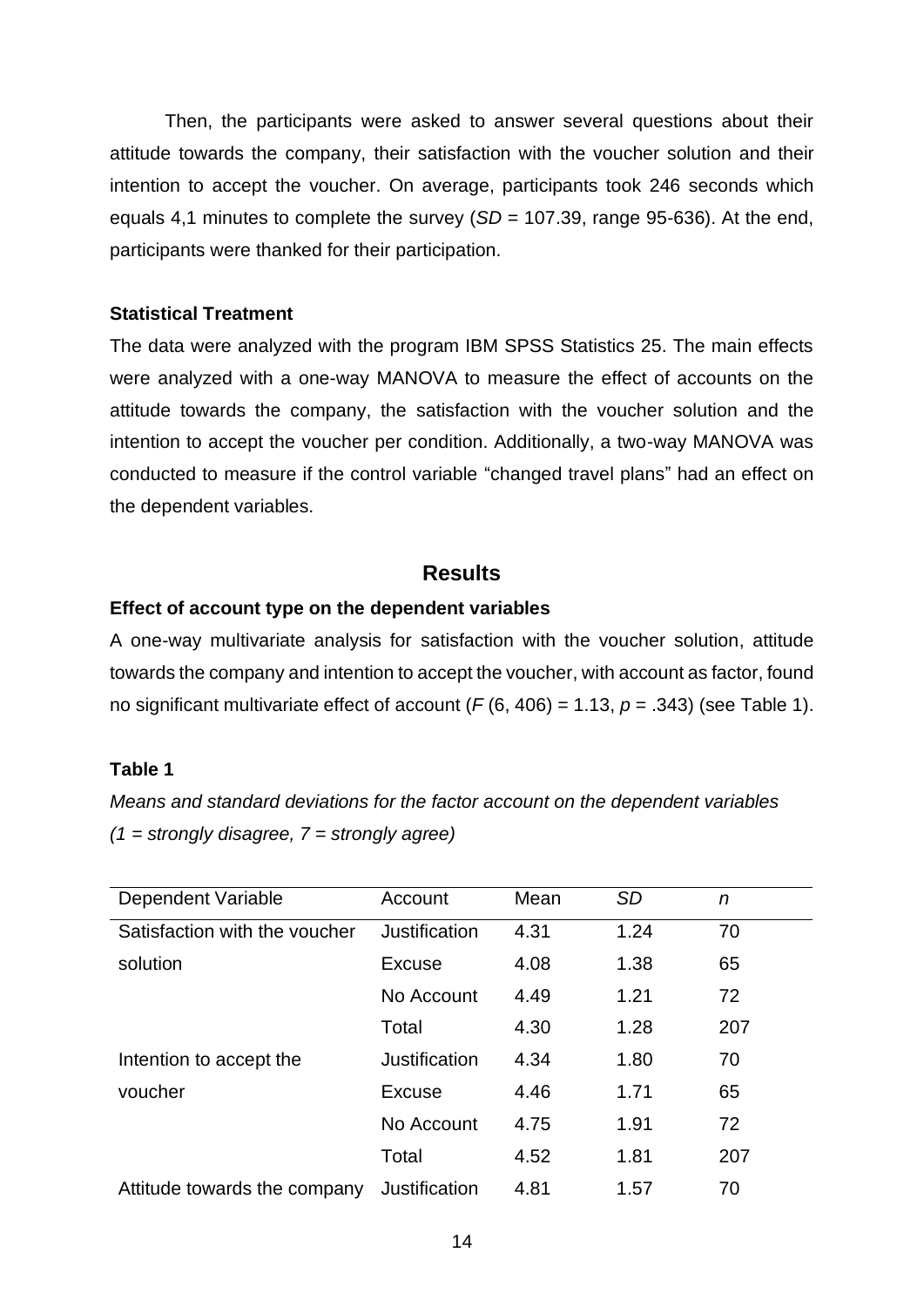| Excuse          | 4.55 | 1.39 | 65  |
|-----------------|------|------|-----|
| No Account 4.95 |      | 1.32 | 72  |
| Total           | 4.78 | 1.43 | 207 |

#### **Effect of "changed travel plans" and account on the dependent variables**

A two-way multivariate analysis for satisfaction with the voucher solution, attitude towards the company and intention to accept the voucher, with account and "changed travel plans" as factors, found no significant multivariate effect of account (*F*(df) < 1, *p* = .903) or "changed travel plans" ( $F(dt)$  < 1,  $p$  = .550). The interaction effect between account and "changed travel plans" on the dependent variables turned out to be nonsignificant (*F*(df) < 1, *p* = .464) (see Table 2).

#### **Table 2**

*Means and standard deviations for the factors account and "changed travel plans" on the dependent variables (1 = strongly disagree, 7 = strongly agree)*

| Dependent    | Account              | Travel  | Mean | <b>SD</b> | $\boldsymbol{n}$ |
|--------------|----------------------|---------|------|-----------|------------------|
| Variable     |                      | Changes |      |           |                  |
| Attitude     | <b>Justification</b> | Yes     | 4.90 | 1.51      | 54               |
| towards the  |                      | No      | 4.51 | 1.78      | 16               |
| company      |                      | Total   | 4.81 | 1.57      | 70               |
|              | <b>Excuse</b>        | Yes     | 4.46 | 1.52      | 44               |
|              |                      | No      | 4.73 | 1.09      | 21               |
|              |                      | Total   | 4.55 | 1.39      | 65               |
|              | No Account           | Yes     | 5.02 | 1.37      | 56               |
|              |                      | No      | 4.72 | 1.11      | 16               |
|              |                      | Total   | 4.95 | 1.32      | 72               |
|              | Total                | Yes     | 4.82 | 1.47      | 154              |
|              |                      | No      | 4.66 | 1.32      | 53               |
|              |                      | Total   | 4.78 | 1.43      | 207              |
| Satisfaction | Justification        | Yes     | 4.36 | 1.30      | 54               |
| with the     |                      | No      | 4.16 | 1.03      | 16               |
| voucher      |                      | Total   | 4.31 | 1.24      | 70               |
|              | <b>Excuse</b>        | Yes     | 4.09 | 1.40      | 44               |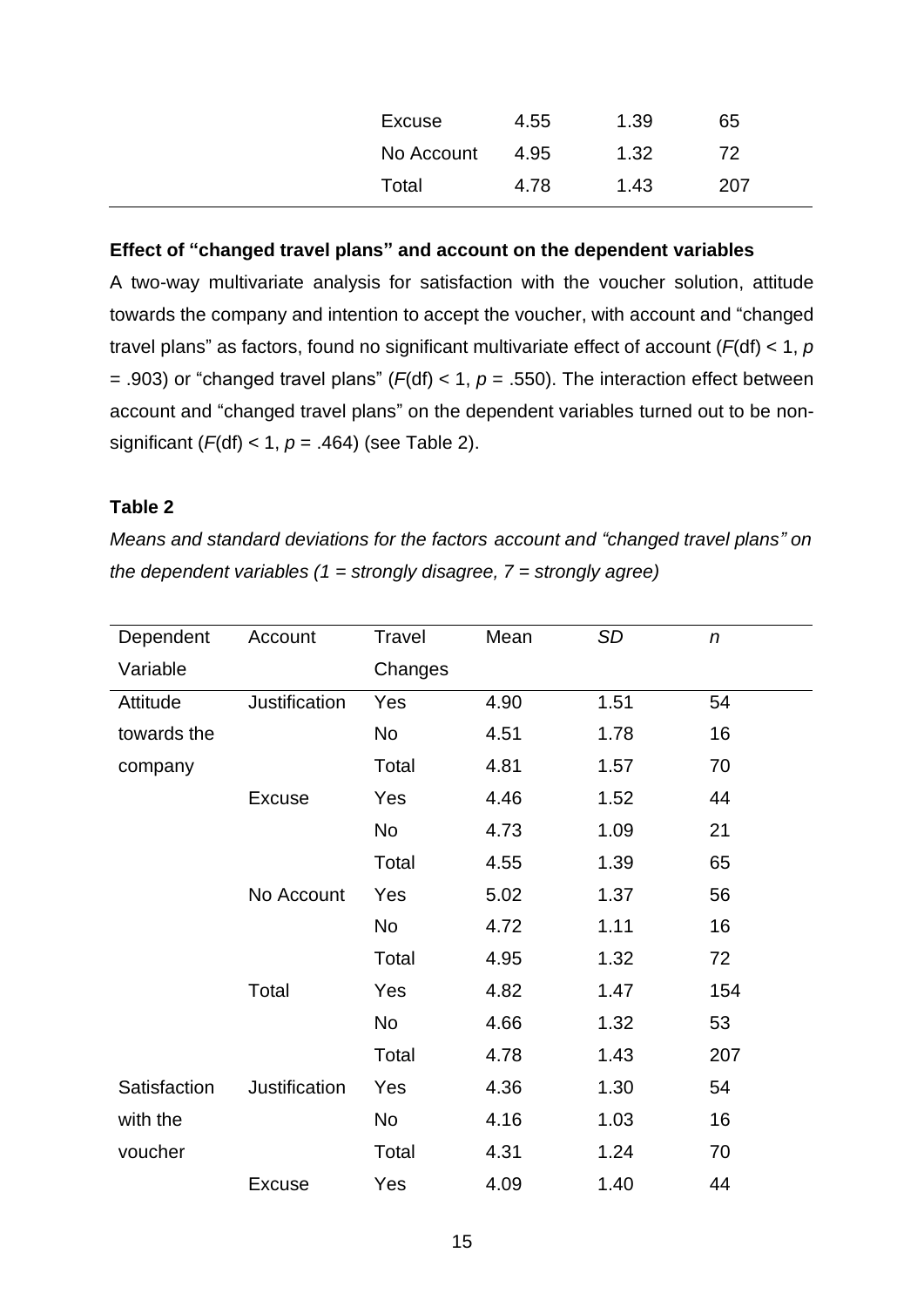|              |               | No        | 4.08 | 1.37 | 21  |
|--------------|---------------|-----------|------|------|-----|
|              |               | Total     | 4.08 | 1.38 | 65  |
|              | No Account    | Yes       | 4.64 | 1.19 | 56  |
|              |               | <b>No</b> | 3.98 | 1.20 | 16  |
|              |               | Total     | 4.49 | 1.21 | 72  |
|              | Total         | Yes       | 4.38 | 1.30 | 154 |
|              |               | No        | 4.07 | 1.21 | 53  |
|              |               | Total     | 4.30 | 1.28 | 207 |
| Intention to | Justification | Yes       | 4.30 | 1.81 | 54  |
| accept the   |               | No        | 4.50 | 1.75 | 16  |
| voucher      |               | Total     | 4.34 | 1.80 | 70  |
|              | <b>Excuse</b> | Yes       | 4.52 | 1.58 | 44  |
|              |               | No        | 4.33 | 1.98 | 21  |
|              |               | Total     | 4.46 | 1.71 | 65  |
|              | No Account    | Yes       | 4.95 | 1.84 | 56  |
|              |               | No        | 4.06 | 2.05 | 16  |
|              |               | Total     | 4.75 | 1.91 | 72  |
|              | Total         | Yes       | 4.60 | 1.78 | 154 |
|              |               | No        | 4.30 | 1.91 | 53  |
|              |               | Total     | 4.52 | 1.81 | 207 |

# **Conclusion and Discussion**

The purpose of this study was to investigate the effect of account type (justification, excuse, no account) on the attitude towards the company, satisfaction with the voucher solution and the intention to accept the voucher as compensation for lost travel expenses. In the present study the used account types had no effect on the dependent variables. The first hypothesis, in which excuses and justifications were expected to lead to higher values on the dependent variables compared to providing no account was not supported. The second hypothesis, in which a justification was expected to lead to higher values on the dependent variables compared to providing an excuse was not supported.

The results of the current study are not in line with the previously mentioned studies, which, in contrast to the current study, found that accounts can influence the satisfaction with the voucher solution (Bradley & Sparks, 2012; Conlon & Murrey,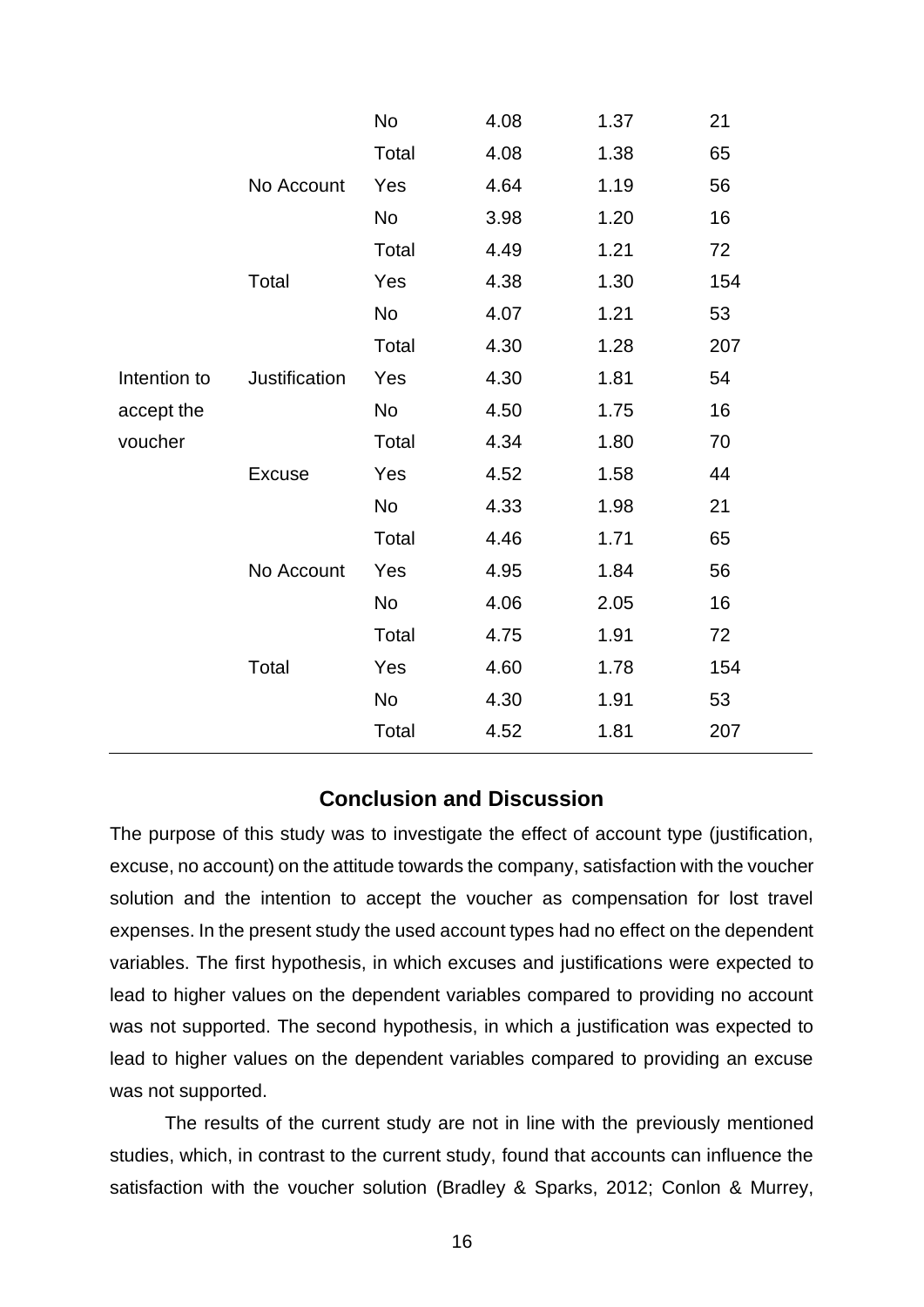1996). A possible reason for that could be that these studies researched different contexts compared to the context in the present study: Bradley and Sparks (2012) researched accounts in a setting where guests of a restaurant had a long waiting time before the waiter was able to seat them while Conlon and Murrey (1996) let their participants write complaint letters concerning dissatisfaction with a product, that the participants bought, to the respective company. A vacation is much more expensive than the previously researched products (e.g., shopping for products) and services (e.g., eating at a restaurant). The price of the vacation, although not mentioned in the email, might have been present in the participants minds, was too high for accounts to be effective. In previous literature, product price was negatively related to satisfaction with the account and future purchase intention (Conlon & Murrey, 1996). So, accounts were less effective when the product was more expensive. This finding could be an explanation for the insignificant results in the present study. Thus, accounts might work to some extent, but when the financial burden is too high, accounts are not effective anymore. Future research could investigate where the financial threshold lies at which accounts stop being effective.

The researched situation around the COVID-19 pandemic is very unique, because everyone's life was affected, not only their travel plans. There are many factors, such as the financial situation of the participants, that were not controlled for in this study that affect the personal situation of the participants. The participants might be uncertain about their own future state of affairs. For example, it is not known if the participants themselves got into a personal financial crisis, because they might have lost their income, or their income decreased. In Germany, the rate of unemployment increased during the pandemic. In total, the federal labor office states that there are 453.000 more people unemployed compared to the expected amount of people without the pandemic (Bundesagentur für Arbeit, 2021). Although accounts can be effective in crises that do not affect the personal situation of participants, they might not be effective in crises that affect the personal and financial situation of the participants. Future research should take into account in what ways the personal situation of the participants, including their financial position, changed because of the pandemic as a control variable.

The results of the current study are not in line with studies that were conducted in conversational contexts (e.g., Baranova & Dingemanse, 2016; Houtkoop-Steenstra, 1990; Waring, 2007; Parry, 2009). In these studies, it was found that speakers use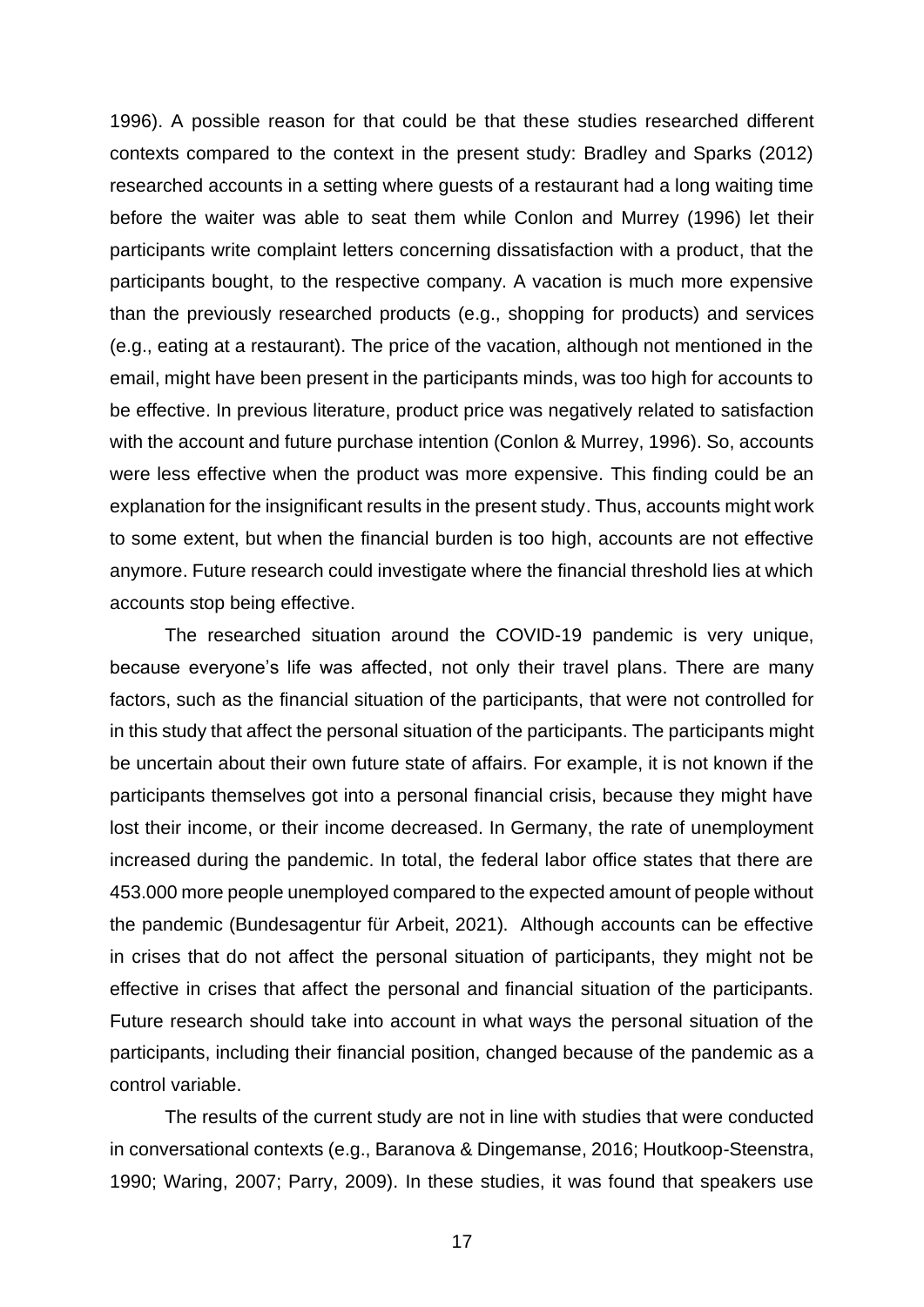accounts to provide information, explain actions, support claims and persuade others. In contrast, in the present study accounts in the current context of service recovery through email customer service communication where not found to be useful tools in persuading customers to accept the voucher solution as compensation. A possible reason could be, that the present context was not a face-to-face conversational interaction like in the previously described studies, but communication via email within a hypothetical scenario. It could be argued that because the situation was hypothetical, that there was no threat to the face of the participants. Thus, politeness theory might not be applicable in hypothetical email communication. Maybe the media richness of a phone call or face-to-face interaction between customers and customer service representatives would increase the ability of accounts to influence customers in the desired manner that email communication was not able to. That the setting was hypothetical can be seen as a limitation. In future research this study setup could be tested in a more realistic setting.

In the present study accounts were not found to persuade customers to accept the voucher. This result is not in line with the study by Waring (2007) who found that accounts can help to manage resistance towards an advice. It was assumed that accounts can also help to manage resistance towards accepting the voucher. A possible explanation why the participants did not intend to accept the voucher more often is the fact that the German culture scores high on the uncertainty avoidance scale by Hofstede (2001). Uncertainty Avoidance is one out of six cultural dimensions, that describes the extent to which members of a society are comfortable with ambiguous and uncertain situations. Cultures that score high on uncertainty avoidance try to control the future as much as possible (Hofstede, 2001). Accepting a voucher during a pandemic is risky, because it is not possible to know if the tourism agency will survive the crisis. Therefore, a refund would provide more certainty and security to people's minds. In the future, offering a voucher as compensation could be tested in a situation where the bankruptcy of the company is not a possible outcome of the crisis, to overcome the uncertainty avoidance.

In general, participants rated the dependent variables neutrally, leaning a bit more towards the positive side of the scale. So, customers have neutral evaluations regardless of what account is provided in the email. Therefore, it is suggested that the customer service representatives need stronger tools that can persuade the customer to accept the voucher solution. There are many more service recovery actions that can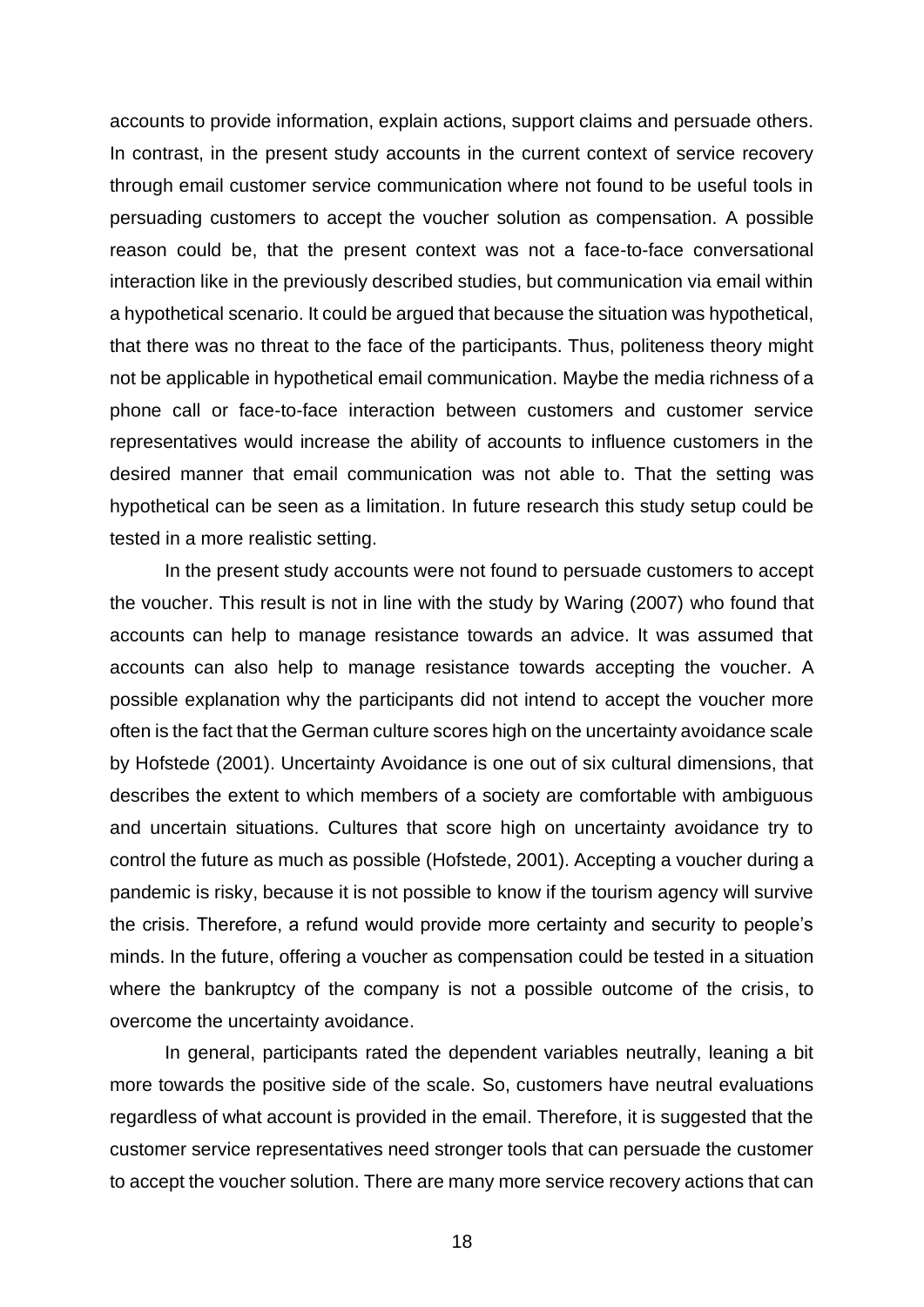help the company to have a successful service recovery process. Often, companies combine several service recovery actions. For example, accounts are often accompanied by an apology (Conlon & Murray, 1996). Therefore, a combination of different service recovery actions might be useful to achieve the company's goal of keeping customers satisfied and persuading them to accept a voucher as compensation. In the current study, only accounts in combination with the voucher as compensation and no other additional service recovery actions were investigated. Therefore, in future research different service recovery actions should be combined in the experiment to see if the results would be different.

The results from the present study are not only relevant for the tourism industry but for every industry that wants to convince customers to accept a voucher solution as compensation. For example, vouchers could be offered for cancelled concerts, festivals, theaters, art exhibitions, guided tours, courses for any profession (e.g., cooking skills, computer skills, etc.). Nevertheless, a vacation during a pandemic cannot be compared with these one-time events that are of a smaller level of severity. Because accounts were found to be effective in smaller scale contexts it could be hypothesized that accounts have more influence in these situations. The goal of the mentioned industries and the tourism industry is similar, because they aim to convince customers to take a voucher as compensation. Future research should investigate if accounts are effective in persuading customers to accept a voucher in situations where the product or service in question is not as expensive as a vacation. Additionally, different types of crises should be compared, where a voucher as compensation is relevant. Within the pandemic it is clear that the company is not responsible for the crisis. Future studies should research the effectiveness of accounts within different crisis contexts. The crisis contexts could be crises that are not caused by the company versus crises that are caused by the company.

Summarized, the effectiveness of accounts seems to have a limit, because they were found to be effective when used in conversational contexts (e.g., Baranova & Dingemanse, 2016; Houtkoop-Steenstra, 1990; Waring, 2007; Parry, 2009) and within smaller scale corporate situations in customer service communication (e.g., Bradley & Sparks, 2012; Conlon & Murrey, 1996), but not when the product, here a vacation, is considered to have a high price and not when the context is too complex within a global pandemic. Therefore, the theoretical contribution of the present research is, that the effectiveness of accounts is limited and is depending on the type of product and crisis.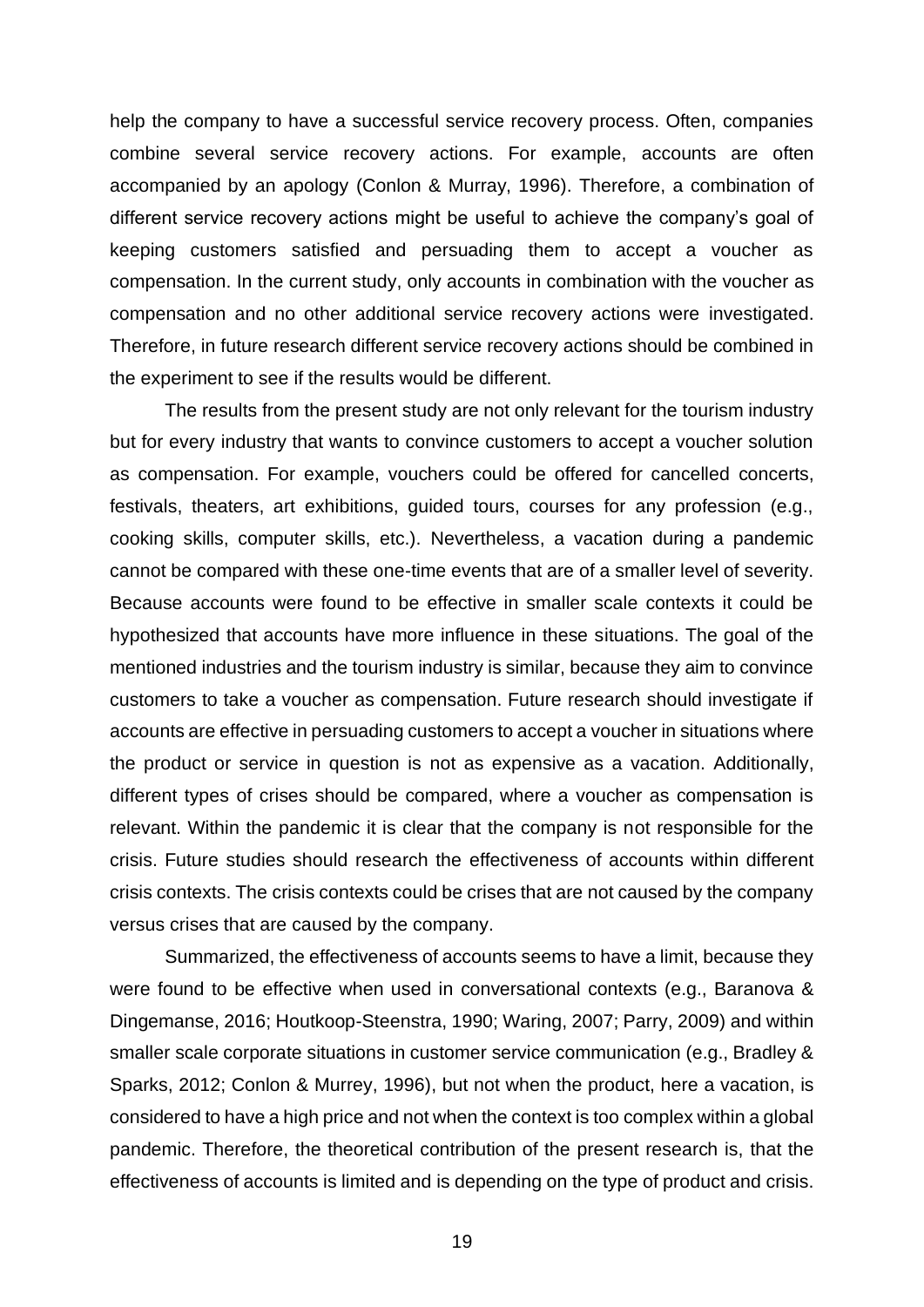The practical contribution of the present research is, that tourism agencies are not able to solely rely on account to persuade customers to accept the voucher as compensation in the context of a global pandemic. It is suspected that tourism agencies need more or stronger tools in the service recovery process during the Covid-19 pandemic, for example a combination of different service recovery actions such as apology, account and compensation combined. They could consider using accounts in situations that do not impact the personal or financial situation of the participants but rather in situations where the financial consequences of service failure are not as high as the costs of a vacation.

#### **Bibliography**

- Antaki, C. (1994). *Explaining and arguing: The Social Organization of Accounts.*  London: Sage Publications.
- Baranova, J. & Dingemanse, M. (2016). Reasons for requests. *Discourse Studies, 18*(6), 641-675. doi: 10.1177/1461445616667154
- Berry, L. L., & Parasuraman, A. (2004). *Marketing services: Competing through quality*. New York: Free Press.
- Bies, R.J. (1987). The predicament of injustice: the management of moral outrage. In Staw, B.M. & Cummings, L.L. (Eds.), *Research in Organizational Behavior* (pp. 289-319). New York: JAI Press
- Bitner, M. J., Booms, B. H., & Tetreault, M. S. (1990). The service encounter: diagnosing favorable and unfavorable incidents. *Journal of Marketing*, *54*(1), 71-84. https://doi.org/10.1177/2F002224299005400105
- Bradley, G. L., & Sparks, B. A. (2009). Dealing with service failures: The use of explanations. *Journal of Travel & Tourism Marketing*, *26*(2), 129-143. https://doi.org/10.1080/10548400902862010
- Bradley, G. L., & Sparks, B. A. (2012). Explanations: if, when, and how they aid service recovery. *Journal of Services Marketing*, *26*(1). https://doi.org/10.1108/08876041211199715
- Brown, P., & Levinson, S. C. (1987). *Politeness: Some universals in language usage*  (Vol. 4). Cambridge University Press.
- Bundesagentur für Arbeit. (2021). *Auswirkungen der Corona-Krise auf den Arbeitsund Ausbildungsmarkt*. Berichte: Arbeitsmarkt kompakt, Mai 2021. Nürnberg.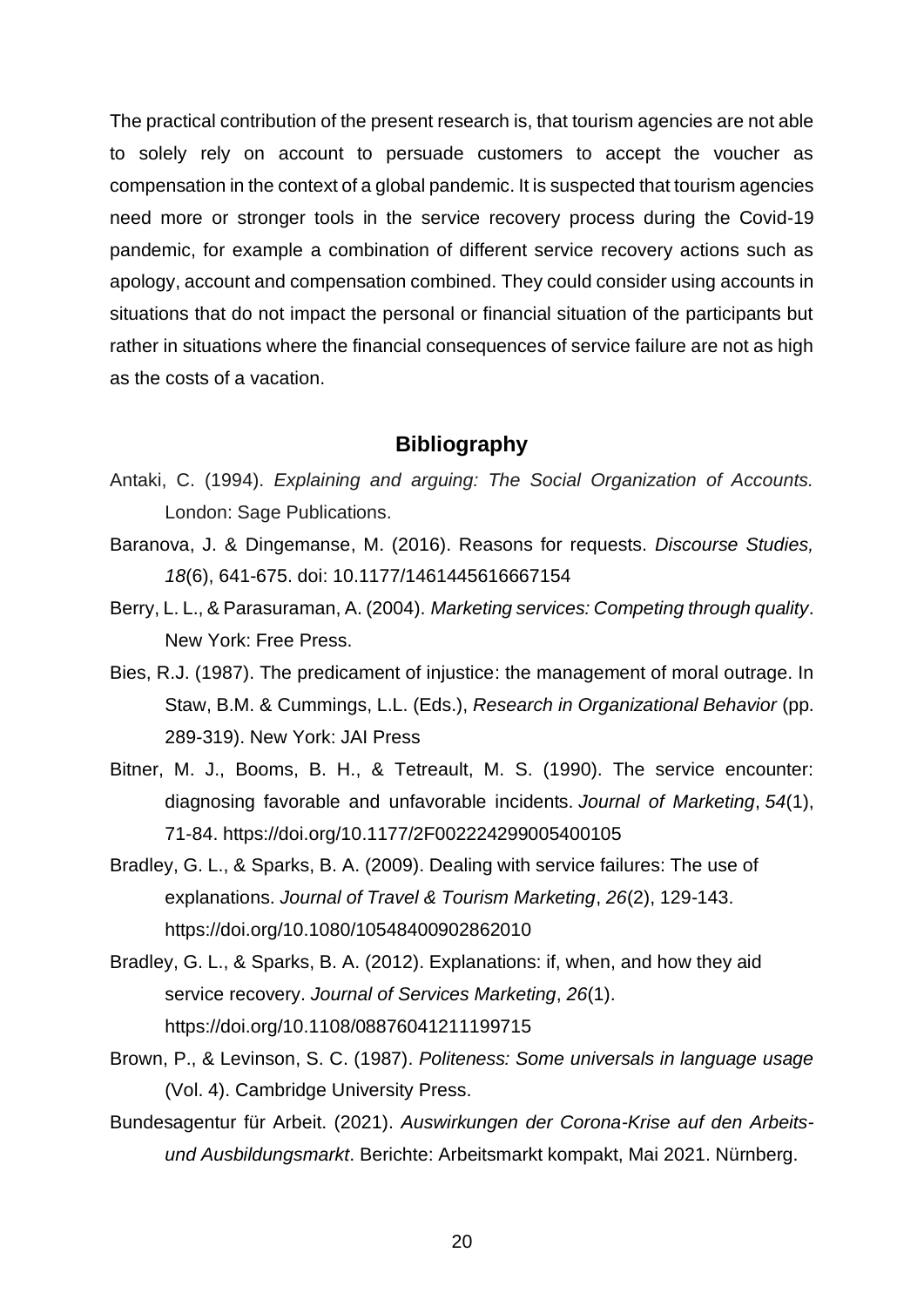- Conlon, D. E., & Murray, N. M. (1996). Customer perceptions of corporate responses to product complaints: The role of explanations. *Academy of Management Journal*, *39*(4), 1040-1056. https://doi.org/10.5465/256723
- Dignös, E. (2020, July 3). *Gutschein oder Geld zurück?* [Voucher or refund?]. Süddeutsche Zeitung. https://www.sueddeutsche.de/reise/corona-reiserechtgutscheine-frage-antworten-1.4870228
- Fu, H., Wu, D. C., Huang, S. S., Song, H., & Gong, J. (2015). Monetary or nonmonetary compensation for service failure? A study of customer preferences under various loci of causality. *International Journal of Hospitality Management*, *46*, 55-64. https://doi.org/10.1016/j.ijhm.2015.01.006
- Hoeken, H., Hornikx, J. & Hustinx, L. (2019). *Persuasive Texts: Research and Design*. Unpublished Draft.
- Hofstede, G. (2001). *Culture's consequences: Comparing values, behaviors, institutions, and organizations across nations.* Thousand Oaks, CA: Sage Publications.
- Houtkoop-Steenstra, H. (1990). Accounting for proposals. *Journal of Pragmatics*, *14*(1), 111-124. https://doi.org/10.1016/0378-2166(90)90066-M
- LaMondia, J., Snell, T., & Bhat, C. R. (2010). Traveler behavior and values analysis in the context of vacation destination and travel mode choices: European Union case study. *Transportation research record*, *2156*(1), 140-149. https://doi.org/10.3141%2F2156-16
- Lee, M. J., Singh, N., & Chan, E. S. (2011). Service failures and recovery actions in the hotel industry: A text-mining approach. *Journal of Vacation Marketing*, *17*(3), 197-207. https://doi.org/10.1177%2F1356766711409182
- McColl-Kennedy, J. R. & Sparks, B. A. (2003). Application of Fairness Theory to Service Failures and Service Recovery. *Journal of Service Research*, *5*(3), 251- 266. doi: 10.1177/1094670502238918
- Mitchell, A. A., & Olson, J. C. (1981). Are product attribute beliefs the only mediator of advertising effects on brand attitude?. *Journal of Marketing Research*, *18*(3), 318-332. https://doi.org/10.1177%2F002224378101800306
- Parry, R. (2009). Practitioners' accounts for treatment actions and recommendations in physiotherapy: when do they occur, how are they structured, what do they do?. *Sociology of Health & Illness*, *31*(6), 835-853. doi: 10.1111/j.1467- 9566.2009.01187.x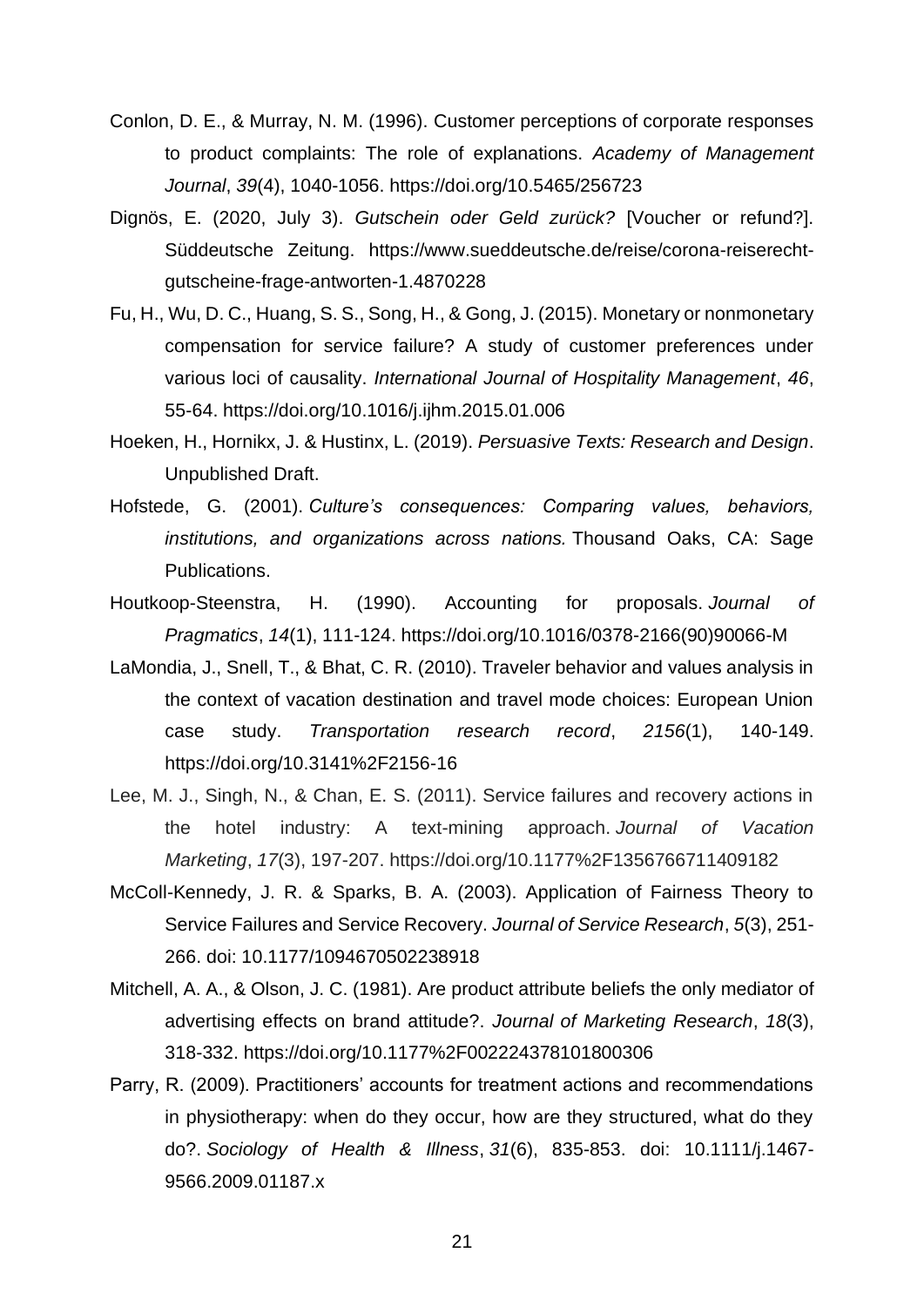- Scott, M. B., & Lyman, S. M. (1968). Accounts. *American Sociological Review*, 46-62. https://doi.org/10.2307/2092239
- Shaw, J. C., Wild, E., & Colquitt, J. A. (2003). To justify or excuse?: A meta-analytic review of the effects of explanations. *Journal of Applied Psychology*, *88*(3), 444- 458. doi: 10.1037/0021-9010.88.3.444
- Sitkin, S. B., & Bies, R. J. (1993). Social accounts in conflict situations: Using explanations to manage conflict. *Human Relations*, *46*(3), 349-370. https://doi.org/10.1177/001872679304600303
- Sonntag, U. (2020). Reise Analyse 2020. Erste ausgewählte Ergebnisse der 50. Reiseanalyse zur ITB 2020 [Travel Analysis 2020. First selected results from the 50th travel analysis for the ITB 2020. *Forschungsgemeinschaft Urlaub und Reisen e.V.* https://reiseanalyse.de/erste-ergebnisse/
- Sparks, B. A., & Fredline, L. (2007). Providing an explanation for service failure: Context, content, and customer responses. *Journal of Hospitality & Tourism Research*, *31(*2), 241-260. https://doi.org/10.1177%2F1096348006297292
- Spears, N., & Singh, S. N. (2004). Measuring attitude toward the brand and purchase intentions. *Journal of current issues & research in advertising, 26*(2), 53-66. doi: 10.1080/10641734.2004.10505164
- Spreng, R. A., Harrell, G. D., & Mackoy, R. D. (1995). Service recovery: impact on satisfaction and intentions. *Journal of Services Marketing, 9*(1), 15-23. https://doi.org/10.1108/08876049510079853

Waring, H. Z. (2007). The Multi-Functionality of Accounts in Advice Giving. *Journal of Sociolinguistics*, *11*(3), 367–391. doi.org/10.1111/j.1467-9841.2007.00328.x

- Webster, C., & Sundaram, D. S. (1998). Service consumption criticality in failure recovery. *Journal of Business Research*, *41*(2), 153-159. https://doi.org/10.1016/S0148-2963(97)00004-0
- World Tourism Organization. (2021). *International Tourism Highlights UNWTO, 2020 Edition*. UNWTO. https://doi.org/10.18111/9789284422456
- *2020: Worst Year in Tourism History with 1 Billion fewer international Arrivals.* (2021, January 28). UNWTO. https://www.unwto.org/news/2020-worst-year-intourism-history-with-1-billion-fewer-international-arrivals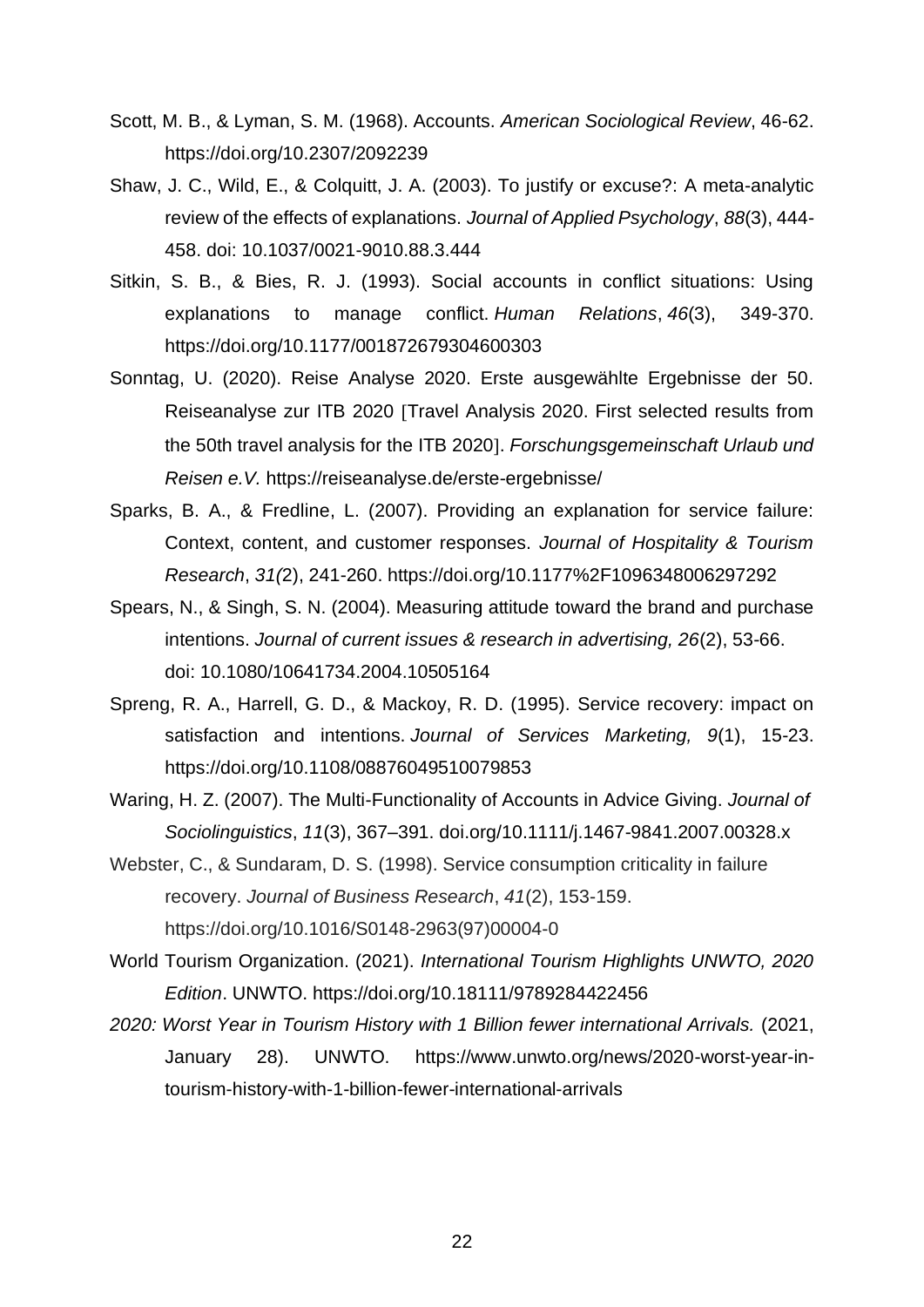# **Appendices**

# **A. Materials**

**Justification Condition**

| <b>Ihre Reise bei uns</b> | $\bullet$ $\theta$ | Vollansicht<br>$\uparrow$ |  |
|---------------------------|--------------------|---------------------------|--|
| $\vee$ Von: Topics Reisen |                    | 05.04.2020 um 14:38 Uhr   |  |

Sehr geehrte Frau Mustermann / Sehr geehrter Herr Mustermann,

wie Sie wissen hat die anhaltende Coronapandemie die Tourismusindustrie schwer getroffen. Daher müssen wir Sie leider informieren, dass Ihre geplante Reise im Juni 2020 aufgrund von neuen Reisebeschränkungen abgesagt wird. Wir möchten Ihnen einen Voucher in Höhe der von Ihnen bereits geleisteten Anzahlung als Kompensation anbieten. Diesen können Sie für zukünftige Reisen bei uns einlösen. Durch Ihre Annahme des Vouchers ermöglichen Sie uns, Ihre Anzahlung auf unserem Konto zu behalten, sodass wir unsere Reisen auch in der Zukunft anbieten können. Auf diese Weise können wir die Krise gemeinsam überstehen.

Wir freuen uns. Sie in der Zukunft wieder als unsere Kunden begrüßen zu dürfen. Mit freundlichen Grüßen, **Topics Reisen GmbH**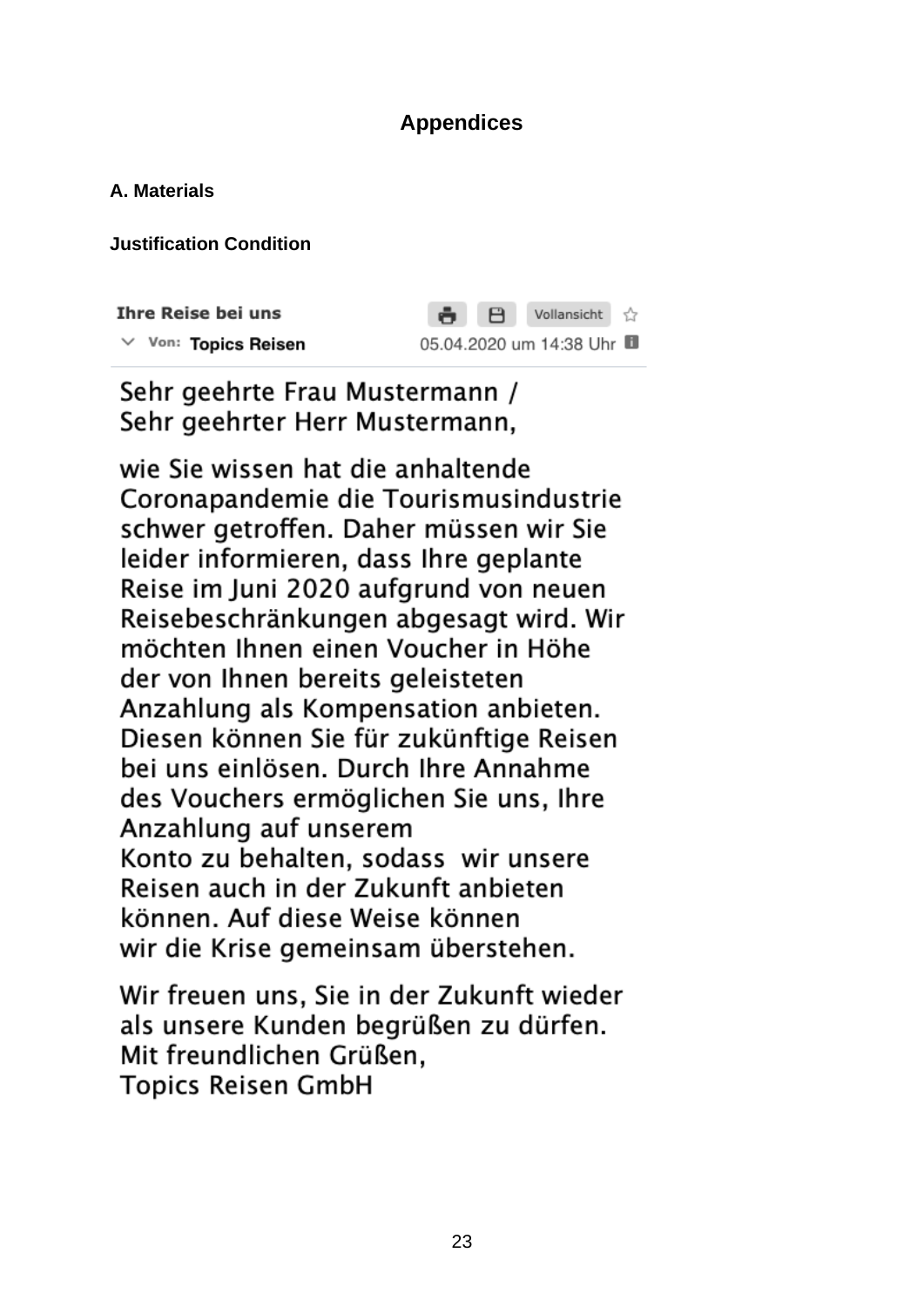## **Excuse Condition**

| <b>Ihre Reise bei uns</b> | ● B Vollansicht ☆       |
|---------------------------|-------------------------|
| $\vee$ Von: Topics Reisen | 05.04.2020 um 14:38 Uhr |

# Sehr geehrte Frau Mustermann / Sehr geehrter Herr Mustermann,

wie Sie wissen hat die anhaltende Coronapandemie die Tourismusindustrie schwer getroffen. Daher müssen wir Sie leider wissen lassen, dass Ihre geplante Reise im Juni 2020 aufgrund von neuen Reisebeschränkungen abgesagt wird. Wir möchten Ihnen einen Voucher in Höhe der von Ihnen bereits geleisteten Anzahlung als Kompensation anbieten. Diesen können Sie für zukünftige Reisen bei uns einlösen. Normalerweise wäre das nicht unsere bevorzugte Vorgehensweise, allerdings hat uns die Pandemie keine Wahl gelassen. Auf diese Weise können wir die Krise gemeinsam überstehen.

Wir freuen uns. Sie in der Zukunft wieder als unseren Kunden begrüßen zu dürfen. Mit freundlichen Grüßen. **Topics Reisen GmbH**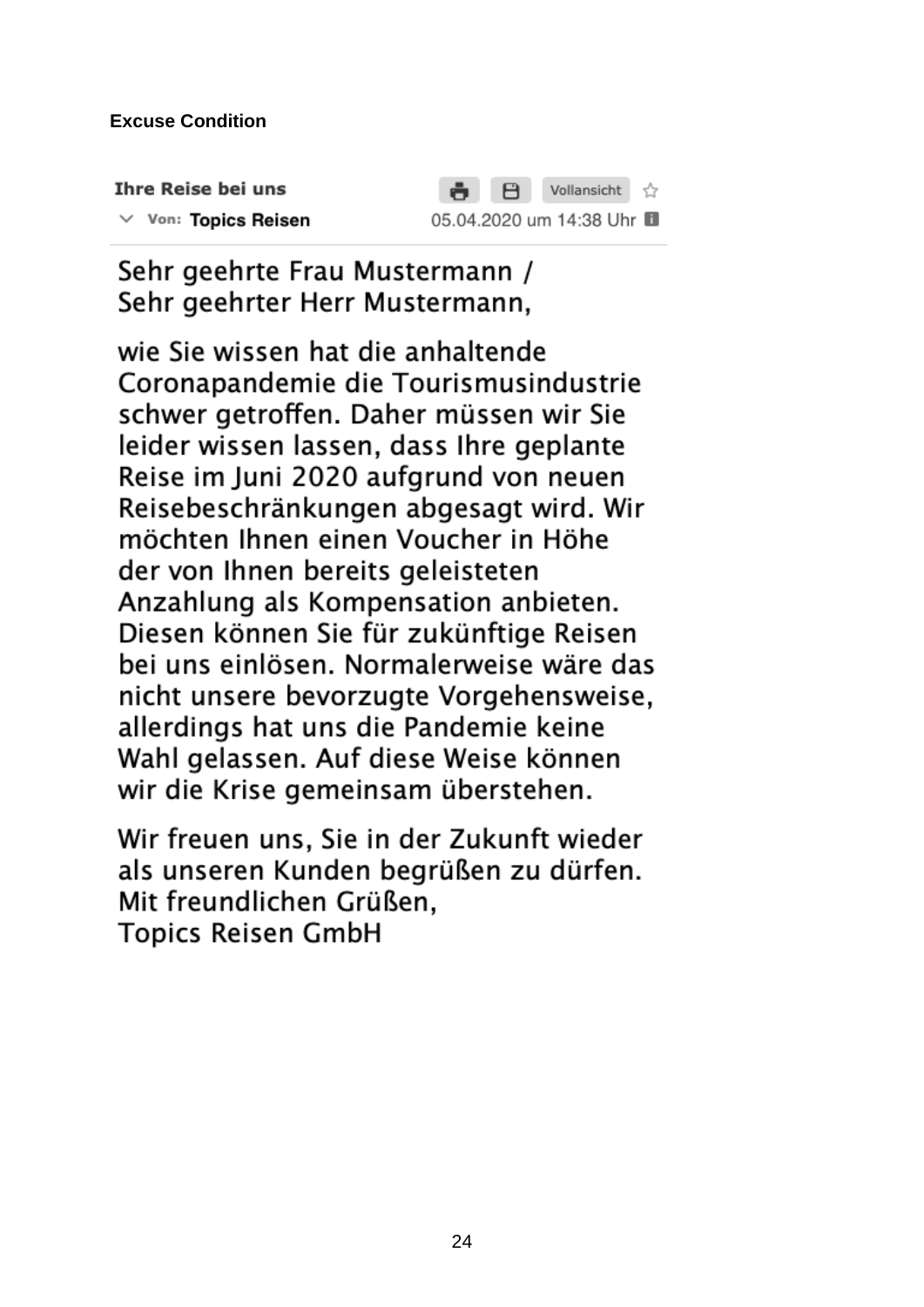# **No Account Condition**

| <b>Ihre Reise bei uns</b> | <b>● 日</b> Vollansicht ☆ |  |
|---------------------------|--------------------------|--|
| $\vee$ Von: Topics Reisen | 05.04.2020 um 14:38 Uhr  |  |

# Sehr geehrte Frau Mustermann / Sehr geehrter Herr Mustermann,

wie Sie wissen hat die anhaltende Coronapandemie die Tourismusindustrie schwer getroffen. Daher müssen wir Sie leider wissen lassen, dass Ihre geplante Reise im Juni 2020 aufgrund von neuen Reisebeschränkungen abgesagt wird. Wir möchten Ihnen einen Voucher in Höhe der von Ihnen bereits geleisteten Anzahlung als Kompensation anbieten. Diesen können Sie für zukünftige Reisen bei uns einlösen. Auf diese Weise können wir die Krise gemeinsam überstehen.

Wir freuen uns. Sie in der Zukunft wieder als unseren Kunden begrüßen zu dürfen. Mit freundlichen Grüßen. **Topics Reisen GmbH**